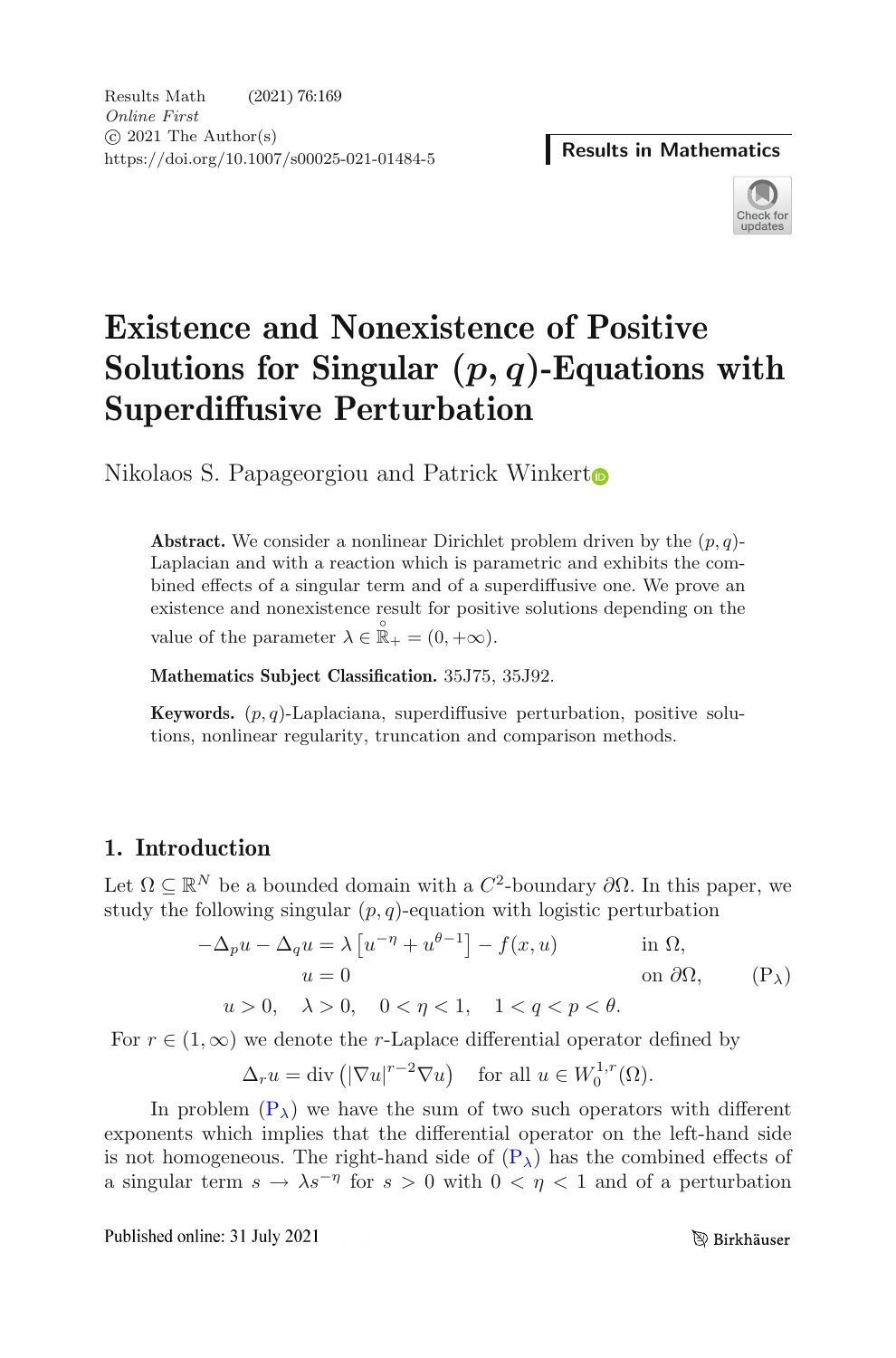which is of logistic type, namely the function  $s \to \lambda s^{\theta-1} - f(x, s)$  for almost all (a. a.)  $x \in \Omega$ . The function  $f: \Omega \times \mathbb{R} \to \mathbb{R}$  is a Carathéodory function, that is,  $x \mapsto f(x, s)$  is measurable for all  $s \in \mathbb{R}$  and  $s \mapsto f(x, s)$  is continuous for a. a.  $x \in \Omega$ . We assume that  $f(x, \cdot)$  is  $(\theta - 1)$ -superlinear as  $s \to +\infty$  for a. a.  $x \in \Omega$ . So, the logistic perturbation is of the superdiffusive type. We are interested in positive solutions whenever the parameter  $\lambda$  is positive.

Parametric superdiffusive logistic equations with no singular term present, were investigated by Afrouzi–Brown [\[1](#page-17-1)] (for semilinear Dirichlet problems), Takeuchi [\[23](#page-18-0)[,24](#page-18-1)] (for nonlinear Dirichlet problems driven by the  $p$ -Laplacian), Gasiński–O'Regan–Papageorgiou [\[3](#page-17-2)] (for nonlinear Dirichlet problems driven by a nonhomogeneous differential operator), Cardinali– Papageorgiou–Rubbioni [\[2](#page-17-3)], Gasiński–Papageorgiou [\[7\]](#page-17-4) (both dealing with nonlinear problems driven by the  $p$ -Laplacian) and Papageorgiou–R $\ddot{\text{a}}$ dulescu-Repovš  $[16]$  $[16]$  (for semilinear mixed problems). These works reveal that the superdiffusive logistic equations exhbit a kind of "bifurcation" for large values of the parameter  $\lambda > 0$ . More precisely, there is a critical parameter value  $\lambda_* > 0$  such that the problem has at least two positive solutions for all  $\lambda > \lambda_*$ , the problem has at least one positive solution for  $\lambda = \lambda_*$  and there are no positive solutions for  $\lambda \in (0, \lambda_*)$ . This is in contrast to subdiffusive and equidiffusive logistic equations for which we do not have multiplicity of positive solutions, see Papageorgiou–Winkert [\[19\]](#page-18-3).

When we introduce a singular term in the reaction, the geometry of the problem changes since  $u = 0$  is no longer a local minimizer of the energy functional and so we cannot have a multiplicity result. In addition, the singular term generates an energy functional which is not  $C<sup>1</sup>$  and so we have difficulties in using the results of critical point theory. Therefore, we need to find a way to bypass the singular term and deal with a  $C<sup>1</sup>$ -functional to which we can apply the results of the critical point theory. Nonlinear singular problems but with a different kind of perturbation were studied recently by Papageorgiou-Winkert [\[20\]](#page-18-4) (equations driven by the  $p$ -Laplacian) and by Papageorgiou–Rădulescu-Repovš  $[15]$  (equations driven by a nonhomogeneous differential operator).

The main result of our work here establishes the existence of a critical parameter  $\lambda_*$  such that

- problem  $(P_{\lambda})$  $(P_{\lambda})$  has at least one positive smooth solution for all  $\lambda \geq \lambda_*$ ;
- problem  $(P_{\lambda})$  $(P_{\lambda})$  has no positive solutions for all  $\lambda < \lambda_*$ .

Finally we mention that equations driven by the sum of two differential operators of different nature (such as  $(p, q)$ -equations) arise in many mathematical models of physical processes. We refer to the survey papers of Marano– Mosconi  $[12]$  and Rădulescu  $[22]$ .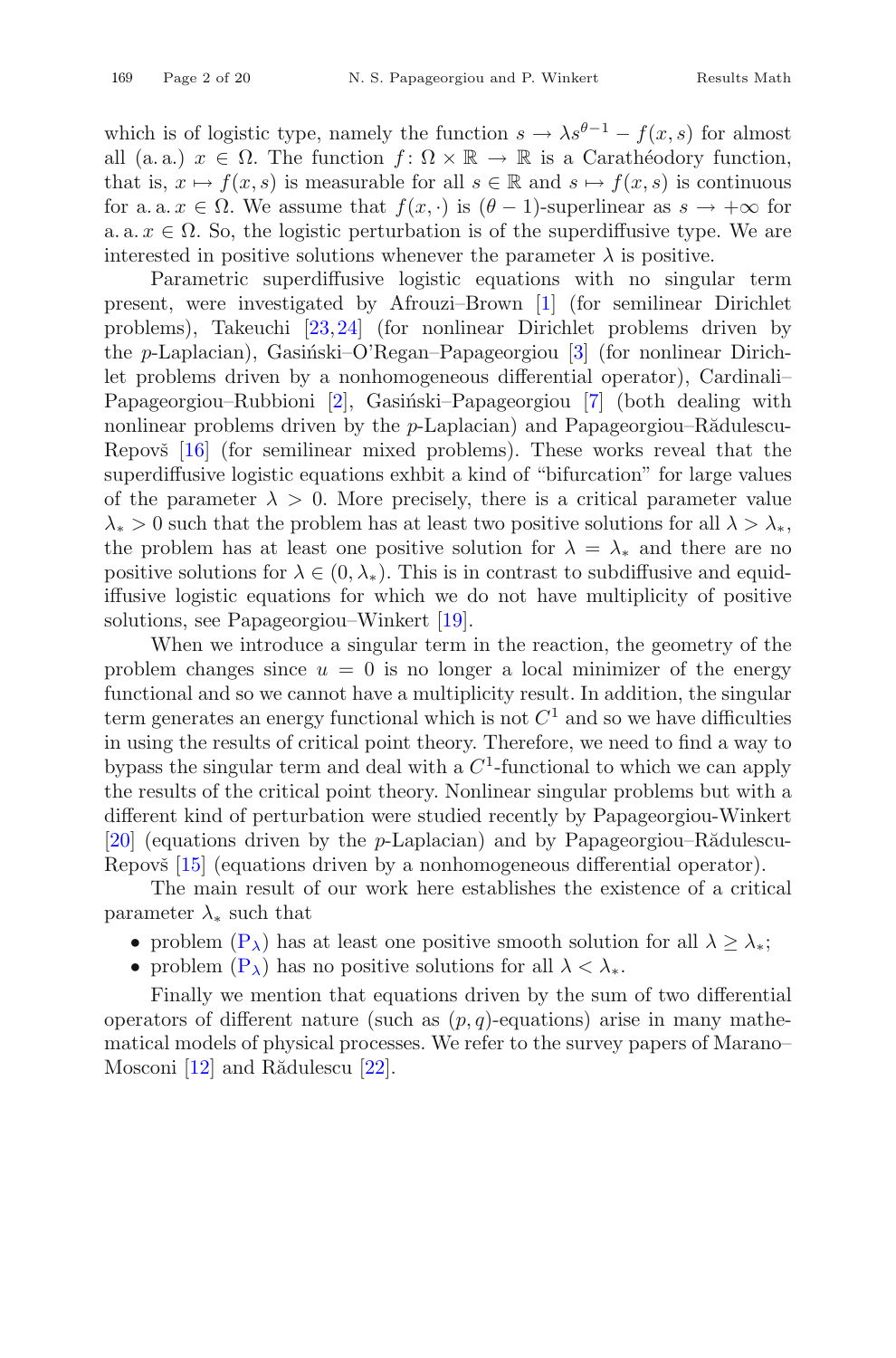#### <span id="page-2-2"></span>**2. Preliminaries and Hypotheses**

In this section we present some preliminaries which are needed in the sequel and also the hypotheses on the data of problem  $(P_{\lambda})$  $(P_{\lambda})$ .

For every  $1 \leq r < \infty$  we consider the usual Lebesgue spaces  $L^r(\Omega)$  and  $L^r(\Omega;\mathbb{R}^N)$  equipped with the norm  $\|\cdot\|_r$ . When  $1 < r < \infty$  we denote by  $W^{1,r}(\Omega)$  and  $W^{1,r}(\Omega)$  the corresponding Sabalay grosses equipped with the  $W^{1,r}(\Omega)$  and  $W_0^{1,r}(\Omega)$  the corresponding Sobolev spaces equipped with the norms  $\|\cdot\|_{1,r}$  and  $\|\cdot\|_{1,r,0}$ , respectively. Because of the Poincaré inequality we can equip the space  $W_0^{1,r}(\Omega)$  with the following norm

$$
||u|| = ||\nabla u||_r \quad \text{for all } u \in W_0^{1,r}(\Omega),
$$

The Banach space

<span id="page-2-0"></span>
$$
C_0^1(\overline{\Omega}) = \left\{ u \in C^1(\overline{\Omega}) \, : \, u\big|_{\partial\Omega} = 0 \right\}
$$

is an ordered Banach space with positive cone

$$
C_0^1(\overline{\Omega})_+ = \left\{ u \in C_0^1(\overline{\Omega}) : u(x) \ge 0 \text{ for all } x \in \overline{\Omega} \right\}.
$$

This cone has a nonempty interior given by

$$
\operatorname{int}\left(C_0^1(\overline{\Omega})_+\right) = \left\{ u \in C_0^1(\overline{\Omega})_+ : u(x) > 0 \text{ for all } x \in \Omega, \, \frac{\partial u}{\partial n}(x) < 0 \text{ for all } x \in \partial\Omega \right\},\
$$

where  $n(\cdot)$  stands for the outward unit normal on  $\partial\Omega$ .

Let  $r \in (1, +\infty)$  and recall that  $W_0^{1,r}(\Omega)^* = W^{-1,r'}(\Omega)$  with  $\frac{1}{r} + \frac{1}{r'} = 1$ . By  $\langle \cdot, \cdot \rangle_{1,r}$  we denote the duality brackets of the pair  $(W_0^{1,r}(\Omega), W^{-1,r'}(\Omega))$ .<br>For notational simplicity when  $r = n$  we simply write  $\langle \cdot, \cdot \rangle$ For notational simplicity when  $r = p$ , we simply write  $\langle \cdot, \cdot \rangle$ .

For  $r \in (1, +\infty)$ , let  $A_r: W_0^{1,r}(\Omega) \to W^{-1,r'}(\Omega) = W_0^{1,r}(\Omega)^*$  with  $\frac{1}{r}$  + 1 be the nonlinear man defined by 1  $\frac{1}{r'}=1$  be the nonlinear map defined by

$$
\langle A_r(u), h \rangle_{1,r} = \int_{\Omega} |\nabla u|^{r-2} \nabla u \cdot \nabla h \, dx \quad \text{for all } u, h \in W_0^{1,r}(\Omega). \tag{2.1}
$$

From Gasiński–Papageorgiou  $[5,$  $[5,$  Problem 2.192, p. 279] we have the following properties of  $A_r$ .

**Proposition 2.1.** *The map*  $A_r: W_0^{1,r}(\Omega) \to W^{-1,r'}(\Omega)$  *defined in* [\(2.1\)](#page-2-0) *is*<br>beauted that is it maps bounded acts beauted acts continuous strictly *bounded, that is, it maps bounded sets to bounded sets, continuous, strictly monotone, hence maximal monotone and it is of type*  $(S)_+$ *, that is,* 

> <span id="page-2-1"></span> $u_n \stackrel{w}{\rightarrow} u$  *in*  $W_0^{1,r}(\Omega)$  *and*  $\limsup_{n \to \infty}$  $\limsup_{n\to\infty}\langle A_r(u_n), u_n-u\rangle\leq 0,$

 $imply u_n \to u \text{ in } W_0^{1,r}(\Omega).$ 

For  $s \in \mathbb{R}$ , we set  $s^{\pm} = \max\{\pm s, 0\}$  and for  $u \in W_0^{1,p}(\Omega)$  we define  $u^{\pm}(\cdot) = u(\cdot)^{\pm}$ . It is well known that

$$
u^{\pm} \in W_0^{1,p}(\Omega), \quad |u| = u^+ + u^-, \quad u = u^+ - u^-.
$$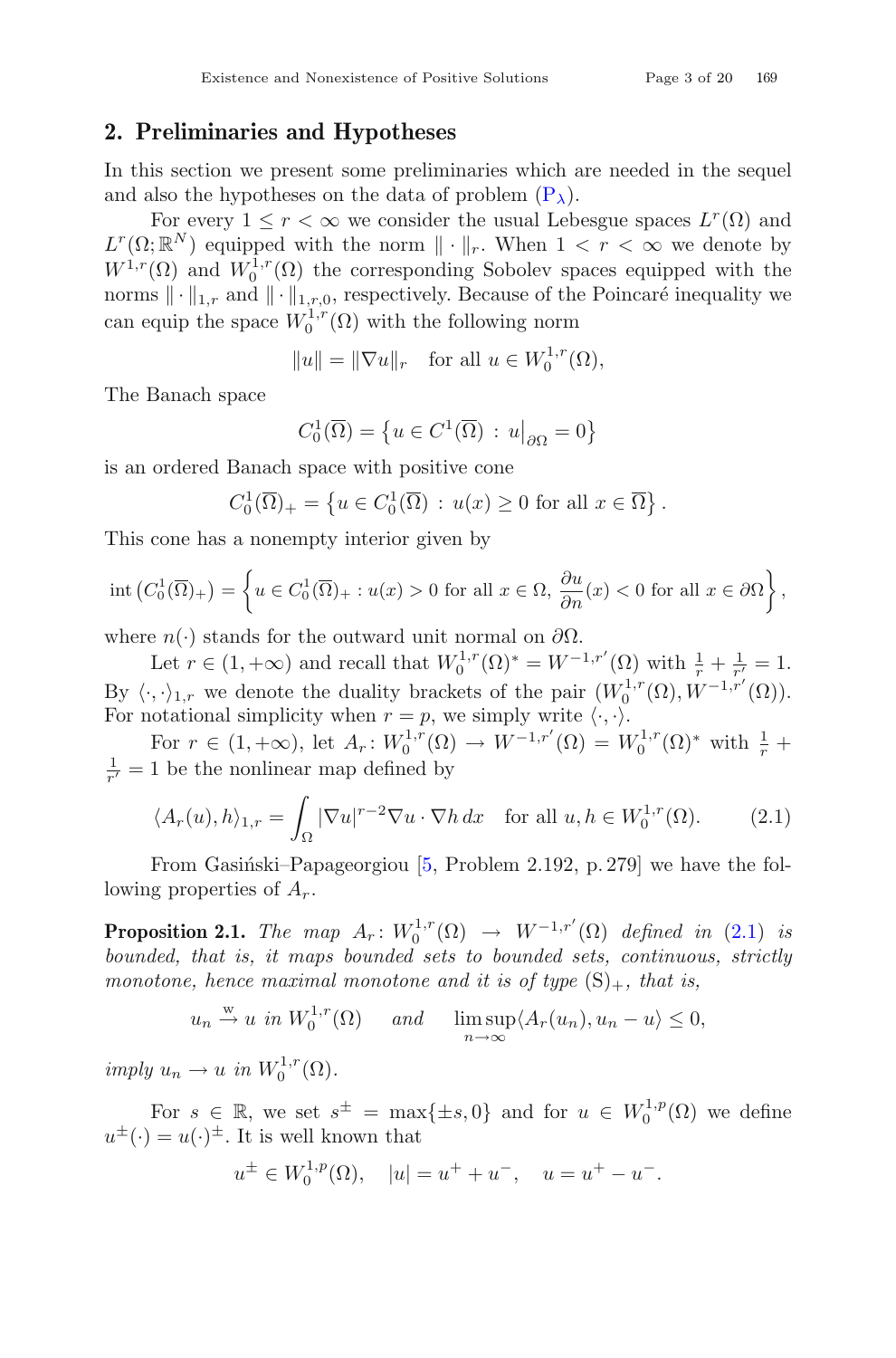Furthermore, given a measurable function  $g: \Omega \times \mathbb{R} \to \mathbb{R}$ , we denote by  $N<sub>g</sub>$  the corresponding Nemytskii (superposition) operator defined by

$$
N_g(u)(\cdot) = g(\cdot, u(\cdot)) \quad \text{ for all measurable } u \colon \Omega \to \mathbb{R}.
$$

It is clear that  $x \to g(x, u(x))$  is measurable. Recall that if  $g: \Omega \times \mathbb{R} \to \mathbb{R}$ is a Carathéodory function, then  $g$  is measurable in both arguments, see, for example, Papageorgiou–Winkert [\[18](#page-18-8), Proposition 2.2.31, p. 106].

If  $h_1, h_2 \colon \Omega \to \mathbb{R}$  are two measurable functions, then we write  $h_1 \prec h_2$ if and only if for every compact  $K \subseteq \Omega$  we have  $0 < c_K \leq h_2(x) - h_1(x)$  for a. a.  $x \in K$ . Note that if  $h_1, h_2 \in C(\Omega)$  and  $h_1(x) < h_2(x)$  for all  $x \in \Omega$ , then  $h_1 \prec h_2.$ <br>For

For 
$$
u, v \in W_0^{1,p}(\Omega)
$$
 with  $u(x) \le v(x)$  for a. a.  $x \in \Omega$  we define  
\n
$$
[u, v] = \left\{ h \in W_0^{1,p}(\Omega) : u(x) \le h(x) \le v(x) \text{ for a. a. } x \in \Omega \right\},
$$
\n
$$
[u) = \left\{ h \in W_0^{1,p}(\Omega) : u(x) \le h(x) \text{ for a. a. } x \in \Omega \right\}.
$$

Now we are ready to introduce the hypotheses on the perturbation  $f: \Omega \times$  $\mathbb{R} \to \mathbb{R}$ .

H:  $f: \Omega \times \mathbb{R} \to \mathbb{R}$  is a Carathéodory function such that, for a.a.  $x \in \Omega$ ,  $f(x, 0) = 0$ ,  $f(x, \cdot)$  is nondecreasing and (i)

$$
f(x,s) \le a(x) \left(1 + s^{r-1}\right)
$$

for a.a.  $x \in \Omega$ , for all  $s \geq 0$ , with  $a \in L^{\infty}(\Omega)$  and  $\theta < r < p^*$ , where  $p^*$  denotes the critical Sobolev exponent with respect to p given by

$$
p^* = \begin{cases} \frac{Np}{N-p} & \text{if } p < N, \\ +\infty & \text{if } N \le p; \end{cases}
$$

(ii)

$$
\lim_{s \to +\infty} \frac{f(x, s)}{s^{\theta - 1}} = +\infty \quad \text{uniformly for a. a. } x \in \Omega;
$$

(iii) there exist  $0 < \hat{\eta}_1 \leq \hat{\eta}_2$  and  $\delta_0 > 0$  such that

$$
\hat{\eta}_1 s^{q-1} \le f(x, s)
$$
 for a. a.  $x \in \Omega$  and for all  $s \in [0, \delta_0]$ 

and

$$
\limsup_{s \to 0^+} \frac{f(x, s)}{s^{q-1}} \le \hat{\eta}_2 \quad \text{uniformly for a. a. } x \in \Omega.
$$

*Remark 2.2.* With view to our problem it is clear that we are looking for positive solutions and the hypotheses above only concern the positive semiaxis  $\mathbb{R}_+ = [0, +\infty)$ . Therefore, without any loss generality, we may assume that

$$
f(x, s) = 0
$$
 for a.a.  $x \in \Omega$  and for all  $s \leq 0$ .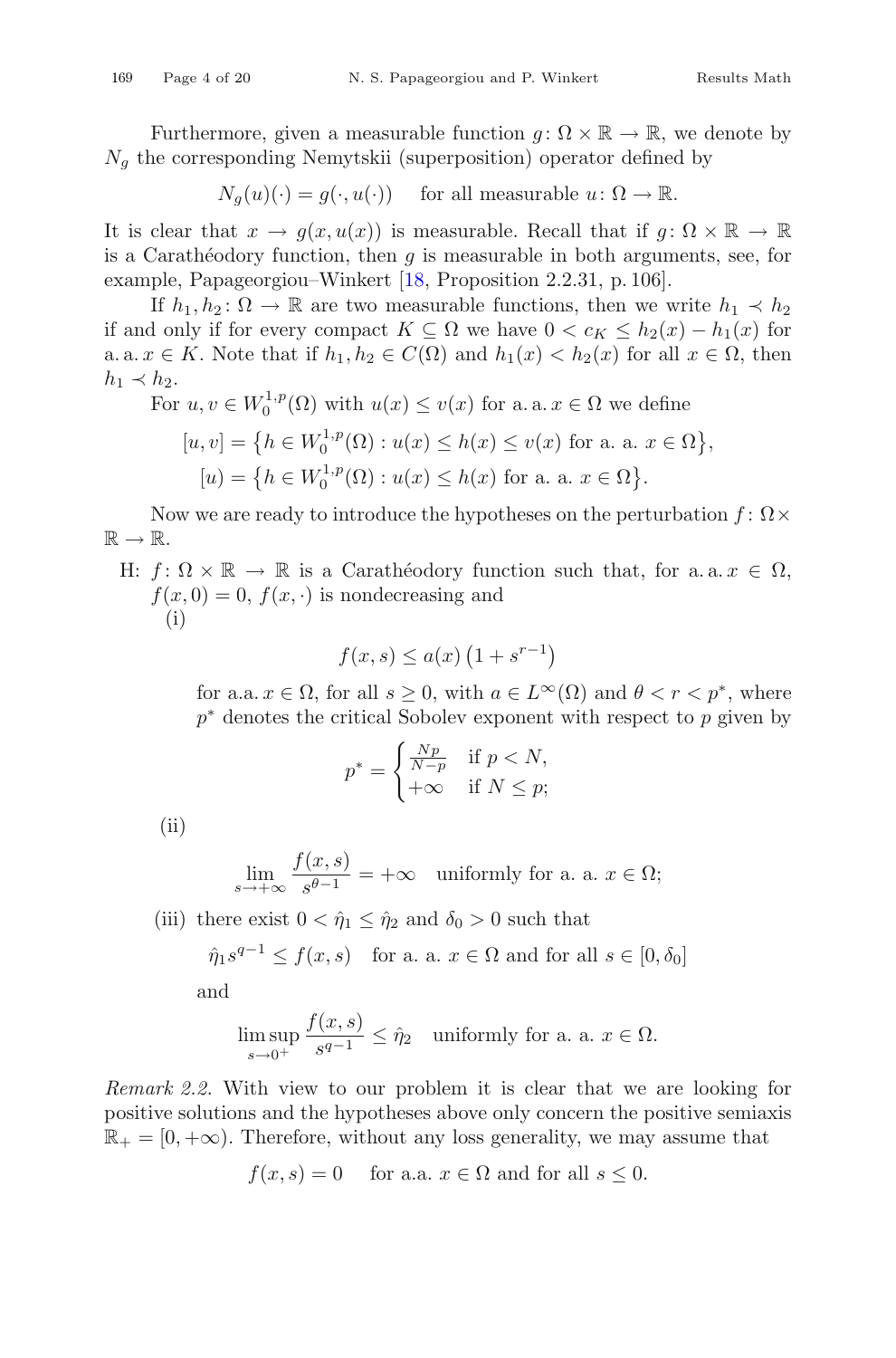Hypothesis H(ii) implies that  $f(x, \cdot)$  is  $(\theta - 1)$ -superlinear as  $s \to +\infty$  for a. a.  $x \in \Omega$ . Dropping the x-dependence for simplicity, the following functions satisfy hypotheses H

$$
f_1(x) = \begin{cases} (s^+)^{q-1} & \text{if } s \le 1, \\ s^{\theta-1} \left[ \ln(x) + 1 \right] & \text{if } 1 < s, \end{cases} \quad \text{with } 1 < q < p < \theta < p^*,
$$
\n
$$
f_2(x) = \begin{cases} \mu \left( s^+ \right)^{q-1} - \left( s^+ \right)^{\tau-1} & \text{if } s \le 1, \\ (\mu - 1)s^{r-1} & \text{if } 1 < s \end{cases} \quad \text{with } 1 < q < p < r < p^*,
$$

and  $\tau > q$  as well as  $\mu \geq \frac{p-1}{q-1}$ .

As we already mentioned in the Introduction, the presence of the singular term leads to an energy functional which is not  $C<sup>1</sup>$ . This creates problems in the usage of variational tools. In the next section we examine an auxiliary singular problem and the solution of them will help us in order to avoid difficulties of having to do with a nonsmooth energy functional.

#### **3. An Auxiliary Singular Problem**

In this section we deal with the following parametric singular Dirichlet  $(p, q)$ equation

<span id="page-4-1"></span><span id="page-4-0"></span>
$$
-\Delta_p u - \Delta_q u = \lambda u^{-\eta} - f(x, u)
$$
 in  $\Omega$ ,  
\n $u = 0$  on  $\partial\Omega$ , (Q <sub>$\lambda$</sub> )  
\n $u > 0$ ,  $\lambda > 0$ ,  $0 < \eta < 1$ ,  $1 < q < p$ .

For this problem we have the following existence and uniqueness result.

**Proposition 3.1.** *If hypotheses* H *hold, then for every*  $\lambda > 0$ *, problem*  $(Q_{\lambda})$  $(Q_{\lambda})$ *has a unique positive solution*  $\overline{u}_{\lambda} \in \text{int}(C_0^1(\overline{\Omega})_+)$  *and the map*  $\lambda \to \overline{u}_{\lambda}$  *is nondecreasing from*  $\mathbb{R}_{+}^{0} = (0, +\infty)$  *into*  $C_{0}^{1}(\overline{\Omega})$ *.* 

*Proof.* First we show the existence of a positive solution for problem  $(Q_{\lambda})$  $(Q_{\lambda})$  for every  $\lambda > 0$ .

To this end, let  $g \in L^p(\Omega)$  and  $\varepsilon > 0$ . We consider the following Dirichlet problem

$$
-\Delta_p u - \Delta_q u + f(x, u) = \frac{\lambda}{[|g| + \varepsilon]^\eta} \quad \text{in } \Omega,
$$
  

$$
u = 0 \quad \text{on } \partial\Omega,
$$

Moreover, we consider the nonlinear operator  $V: W_0^{1,p}(\Omega) \to W^{-1,p'}(\Omega)$ defined by

$$
V(u) = A_p(u) + A_q(u) + N_f(u) \text{ for all } u \in W_0^{1,p}(\Omega).
$$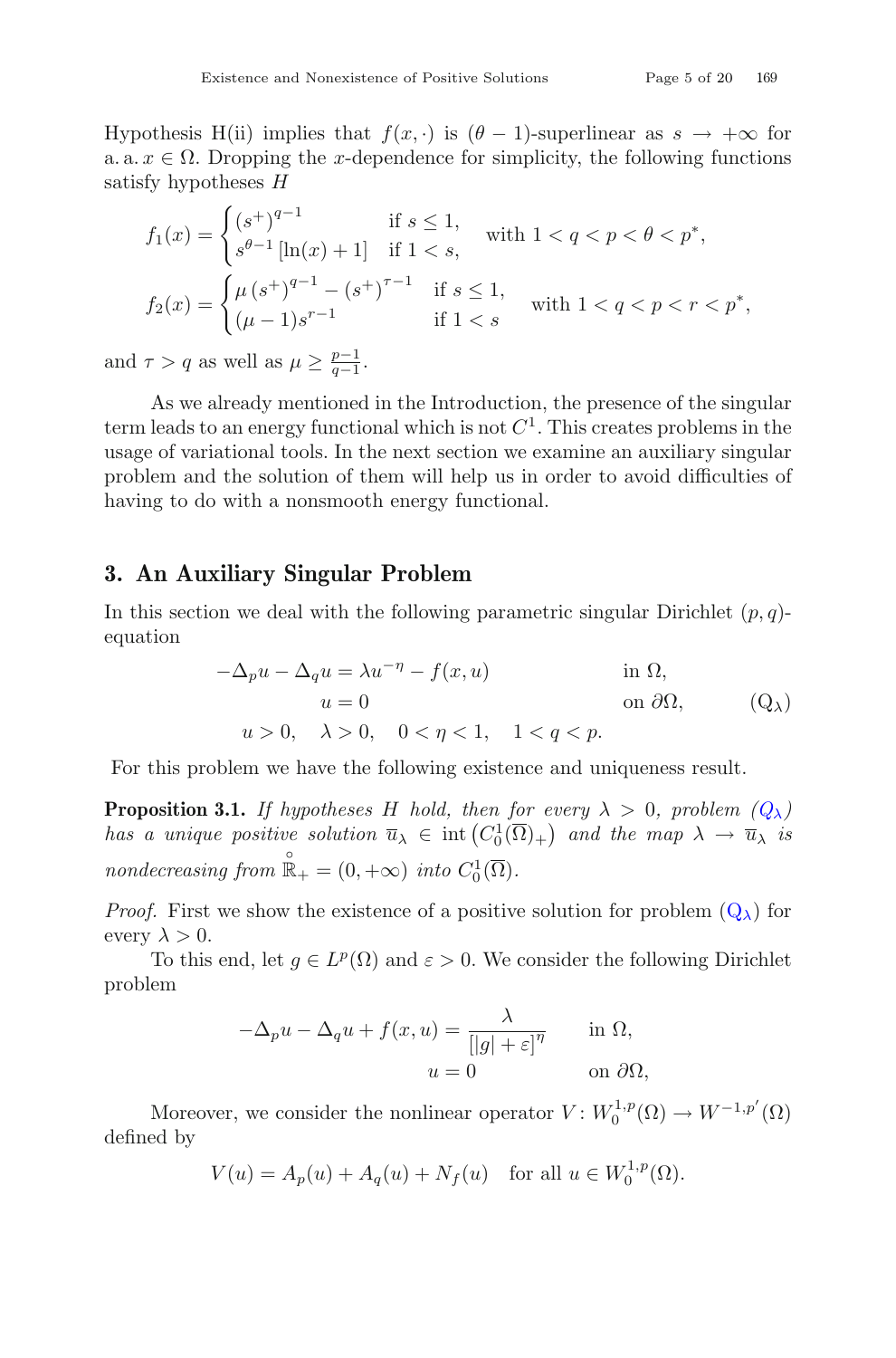Recall that  $W_0^{1,p}(\Omega) \hookrightarrow W_0^{1,q}(\Omega)$  continuously and densely implies that  $W^{-1,q'}(\Omega) \hookrightarrow W^{-1,p'}(\Omega)$  continuously and densely as well, see Gasingski– Papageorgiou [\[6,](#page-17-6) Lemma 2.2.27, p. 141].

By Proposition [2.1](#page-2-1) and the fact that  $f(x, \cdot)$  is nondecreasing, we know that  $V: W_0^{1,p}(\Omega) \to W^{-1,p'(0)}$  is continuous and strictly monotone, hence, maximal monotone as well. In addition we have

$$
\langle V(u), u \rangle \ge \langle A_p(u), u \rangle = \|\nabla u\|_p^p = \|u\|^p \quad \text{ for all } u \in W_0^{1,p}(\Omega),
$$

which implies that  $V: W_0^{1,p}(\Omega) \to W^{-1,p'(\Omega)}$  is also coercive. Therefore, it is surjective, see Papageorgiou–Rădulescu–Repovš [\[14](#page-18-9), Corollary 2.8.7, p. 135]. Note that

$$
\frac{\lambda}{\left[|g(\cdot)|+\varepsilon\right]^\eta} \in L^\infty(\Omega) \hookrightarrow W^{-1,p'}(\Omega).
$$

Hence, there exists  $v_{\varepsilon} \in W_0^{1,p}(\Omega)$  such that

$$
V(v_{\varepsilon}) = \frac{\lambda}{\left[|g| + \varepsilon\right]^{\eta}}.
$$

The strict monotonicity of V implies that this solution  $v_{\varepsilon}$  is unique. Since  $W_0^{1,p}(\Omega) \hookrightarrow L^p(\Omega)$  by the Sobolev embedding theorem, we can define the solution map  $k_{\varepsilon}: L^p(\Omega) \to L^p(\Omega)$  by  $k_{\varepsilon}(g) = v_{\varepsilon}$ . Note that

$$
A_p(v_\varepsilon) + A_q(v_\varepsilon) + N_f(v_\varepsilon) = \frac{\lambda}{[|g| + \varepsilon]^{\eta}} \quad \text{in } W^{-1,p'}(\Omega). \tag{3.1}
$$

On [\(3.1\)](#page-5-0) we take the test function  $v_{\varepsilon} \in W_0^{1,p}(\Omega)$  and obtain

<span id="page-5-3"></span><span id="page-5-1"></span><span id="page-5-0"></span>
$$
\|\nabla v_{\varepsilon}\|_{p}^{p} = \|v_{\varepsilon}\|^{p} \le \frac{\lambda}{\varepsilon^{\eta}}
$$
\n(3.2)

because  $f(x, v_{\varepsilon})v_{\varepsilon} \geq 0$ . From the compactness of  $W_0^{1,p}(\Omega) \hookrightarrow L^p(\Omega)$  it follows that

<span id="page-5-2"></span>
$$
\overline{k_{\varepsilon}(L^p(\Omega))}^{\|\cdot\|_p} \subseteq L^p(\Omega)
$$
 is compact.

Suppose that  $g_n \to g$  in  $L^p(\Omega)$ . From [\(3.2\)](#page-5-1) we see that

$$
\{v_{\varepsilon}^n\}_{n\in\mathbb{N}} = \{k_{\varepsilon}(g_n)\}_{n\in\mathbb{N}} \subseteq W_0^{1,p}(\Omega)
$$
 is bounded.

Hence, by passing to a suitable subsequence if necessary, we may assume that

$$
v_{\varepsilon}^{n} \xrightarrow{w} v_{\varepsilon}^{*} \quad \text{in } W_{0}^{1,p}(\Omega) \quad \text{and} \quad v_{\varepsilon}^{n} \to v_{n}^{*} \quad \text{in } L^{p}(\Omega). \tag{3.3}
$$

We have

$$
A_p(v_\varepsilon^n) + A_q(v_\varepsilon^n) + N_f(v_\varepsilon^n) = \frac{\lambda}{[|g_n| + \varepsilon]^{\eta}} \quad \text{in } W^{-1,p'}(\Omega) \tag{3.4}
$$

for all  $n \in \mathbb{N}$ . Applying  $v_{\varepsilon}^n - v_{\varepsilon}^* \in W_0^{1,p}(\Omega)$  on [\(3.4\)](#page-5-2), passing to the limit as  $n \to \infty$  and using [\(3.3\)](#page-5-3), we obtain

$$
\lim_{n \to \infty} \left[ \langle A_p(v_\varepsilon^n), v_\varepsilon^n - v_\varepsilon^* \rangle + \langle A_q(v_\varepsilon^n), v_\varepsilon^n - v_\varepsilon^* \rangle \right] = 0.
$$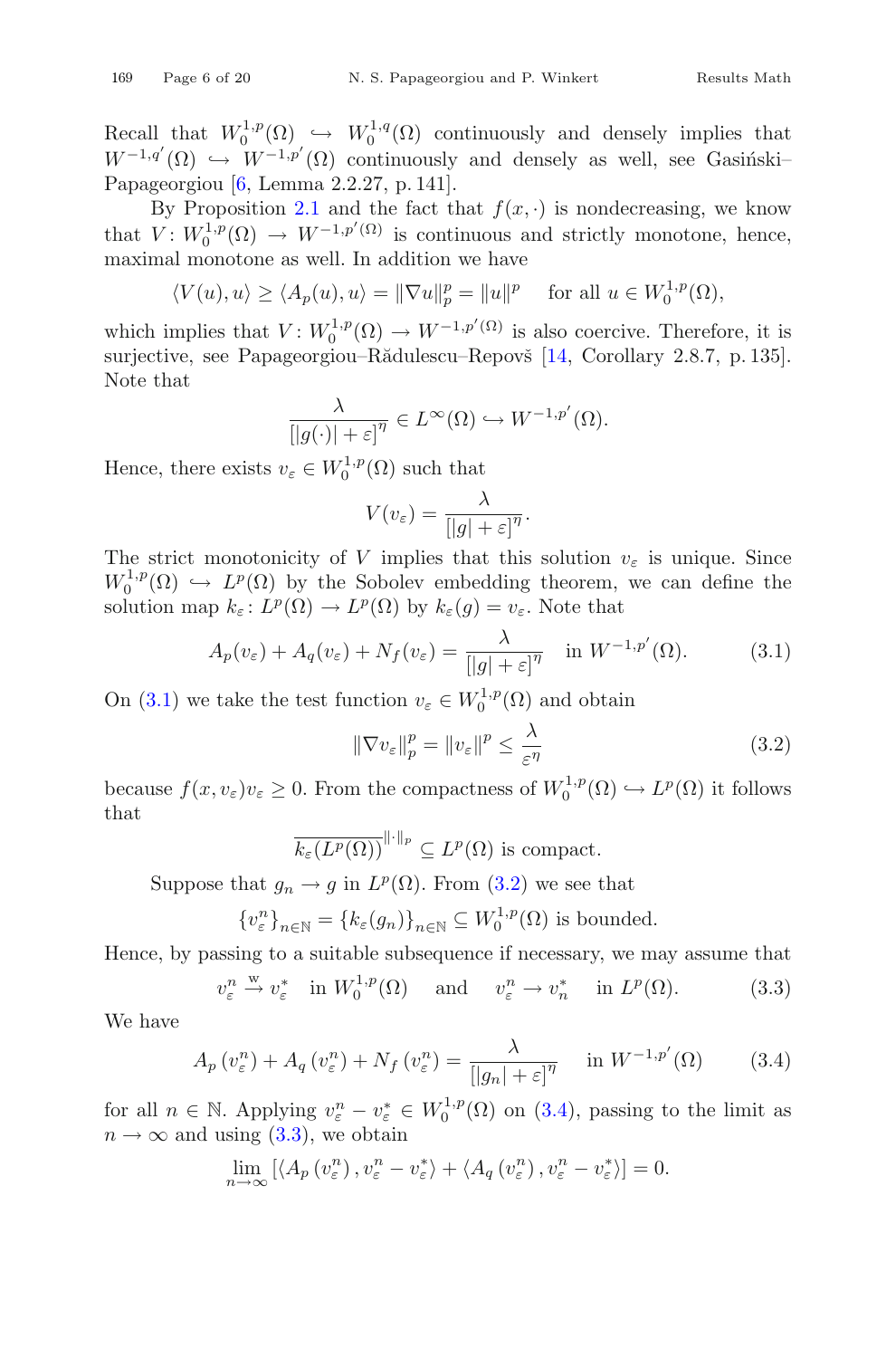Since  $A_q$  is monotone, we derive<br> $\limsup_{n \to \infty} [A_n(x^n)]^{n}$ 

$$
\limsup_{n \to \infty} \left[ \langle A_p(v_{\varepsilon}^n), v_{\varepsilon}^n - v_{\varepsilon}^* \rangle + \langle A_q(v_{\varepsilon}^*), v_{\varepsilon}^n - v_{\varepsilon}^* \rangle \right] \le 0
$$

and due to  $(3.3)$ , we get

$$
\limsup_{n \to \infty} \langle A_p(v_{\varepsilon}^n), v_{\varepsilon}^n - v_{\varepsilon}^* \rangle \le 0.
$$

Then, by Proposition [2.1,](#page-2-1) it follows that

<span id="page-6-0"></span>
$$
v_{\varepsilon}^{n} \to v_{\varepsilon}^{*} \text{ in } W_{0}^{1,p}(\Omega). \tag{3.5}
$$

So, if we pass in [\(3.4\)](#page-5-2) to the limit as  $n \to \infty$  and use [\(3.5\)](#page-6-0) as well as the fact that  $|g_n| \to |g|$  in  $L^p(\Omega)$ , we obtain

$$
A_p(v_{\varepsilon}^*) + A_q(v_{\varepsilon}^*) + N_f(v_{\varepsilon}^*) = \frac{\lambda}{[|g| + \varepsilon]^{\eta}} \quad \text{in } W^{-1,p'}(\Omega).
$$

Hence,  $v_{\varepsilon}^* = k_{\varepsilon}(g)$ .<br>By the Urys

By the Urysohn's criterion for the convergence of sequences we have for the initial sequence  $k_{\varepsilon}(q_n) \to k_{\varepsilon}(q)$  in  $L^p(\Omega)$ , see Gasinski–Papageorgiou [\[4,](#page-17-7) p. 33]. This proves that the solution map  $k_{\varepsilon}$  is continuous. Therefore, we can apply the Schauder–Tychonov fixed point theorem, see Papageorgiou– R $\ddot{\text{add}}$ lescu–Repov $\ddot{\text{s}}$  [\[14,](#page-18-9) Theorem 4.3.21, p. 298], which gives the existence of  $\hat{v}_{\varepsilon} \in W_0^{1,p}(\Omega)$  such that

$$
k_{\varepsilon}(\hat{v}_{\varepsilon}) = \hat{v}_{\varepsilon}, \quad \hat{v}_{\varepsilon} \ge 0, \quad \hat{v}_{\varepsilon} \ne 0.
$$

We have

$$
-\Delta_p \hat{v}_{\varepsilon} - \Delta_q \hat{v}_{\varepsilon} = \frac{\lambda}{\left[\hat{v}_{\varepsilon} + \varepsilon\right]^\eta} - f(x, \hat{v}_{\varepsilon}) \quad \text{in } \Omega,
$$
  

$$
\hat{v}_{\varepsilon} = 0 \quad \text{on } \partial\Omega.
$$

Theorem 7.1 of Ladyzhenskaya–Ural'tseva [\[10,](#page-17-8) p. 286] implies that  $\hat{v}_{\varepsilon} \in$  $L^{\infty}(\Omega)$ . Then, from the nonlinear regularity theory of Lieberman [\[11\]](#page-18-10) we have that  $\hat{v}_{\varepsilon} \in C_0^1(\overline{\Omega})_+ \setminus \{0\}$ . Hypotheses  $H(i)$ , (iii) imply that if  $\rho_{\varepsilon} = ||\hat{v}_{\varepsilon}||_{\infty}$ , then there exists  $\hat{\xi}_{\rho_{\varepsilon}} > 0$  such that  $\hat{\xi}_{\rho_{\varepsilon}} s^{p-1} - f(x, s) \geq 0$  for a. a.  $x \in \Omega$  and for all  $s \in [0, \rho_{\varepsilon}]$ . Using this we obtain

$$
-\Delta_p \hat{v}_{\varepsilon} - \Delta_q \hat{v}_{\varepsilon} + \hat{\xi}_{\rho_{\varepsilon}} \hat{v}^{p-1} \ge \hat{\xi}_{\rho_{\varepsilon}} \hat{v}^{p-1} - f(x, \hat{v}_{\varepsilon}) \ge 0 \quad \text{in } \Omega.
$$

Hence, we have

$$
\Delta_p \hat{v}_{\varepsilon} + \Delta_q \hat{v}_{\varepsilon} \le \hat{\xi}_{\rho_{\varepsilon}} \hat{v}^{p-1},
$$

which implies that  $\hat{v}_{\varepsilon} \in \text{int}\left(C_0^1(\overline{\Omega})_+\right)$ , see Pucci–Serrin [\[21](#page-18-11), pp. 111 and 120].

Therefore, we produced a solution  $\hat{v}_{\varepsilon} \in \text{int}\left(C_0^1(\overline{\Omega})_+\right)$  for the following approximation of problem  $(Q_{\lambda})$  $(Q_{\lambda})$ 

<span id="page-6-1"></span>
$$
-\Delta_p u - \Delta_q u = \frac{\lambda}{[|u| + \varepsilon]^\eta} - f(x, u) \quad \text{in } \Omega,
$$
  

$$
u\big|_{\partial\Omega} = 0, \quad u \ge 0.
$$
 (3.6)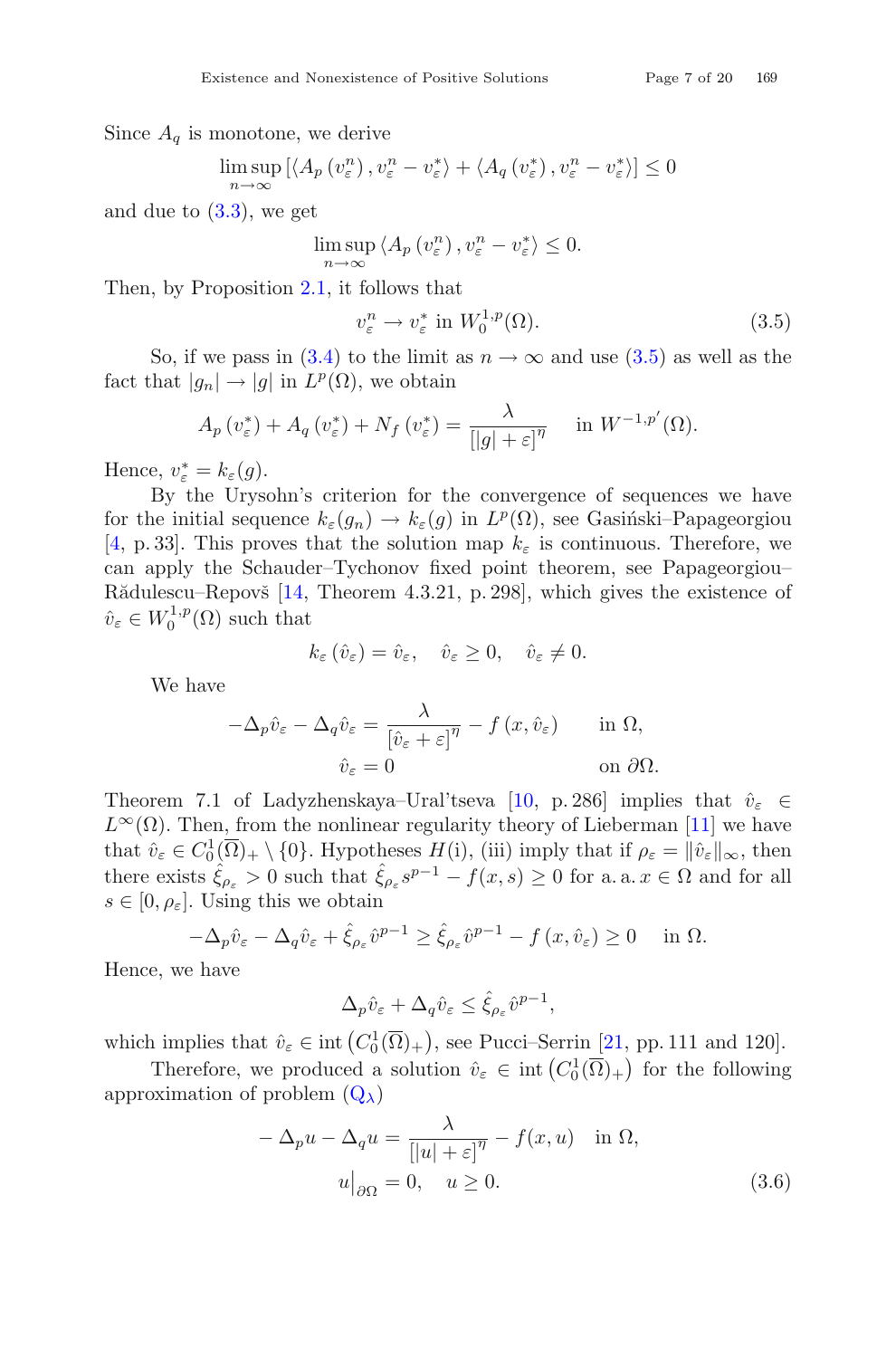In fact this solutions is unique. Indeed, if  $\tilde{v}_{\varepsilon} \in W_0^{1,p}(\Omega)$  is another positive<br>ion of  $(3,6)$ , then we have solution of  $(3.6)$ , then we have

$$
0 \le \langle A_p \left( \hat{v}_{\varepsilon} \right) - A_p \left( \tilde{v}_{\varepsilon} \right), \hat{v}_{\varepsilon} - \tilde{v}_{\varepsilon} \rangle + \langle A_q \left( \hat{v}_{\varepsilon} \right) - A_q \left( \tilde{v}_{\varepsilon} \right), \hat{v}_{\varepsilon} - \tilde{v}_{\varepsilon} \rangle
$$
  
+ 
$$
\int_{\Omega} \left[ f \left( x, \hat{v}_{\varepsilon} \right) - f \left( x, \tilde{v}_{\varepsilon} \right) \right] \left( \hat{v}_{\varepsilon} - \tilde{v}_{\varepsilon} \right) dx
$$
  
= 
$$
\int_{\Omega} \lambda \left[ \frac{1}{\left( \hat{v}_{\varepsilon} + \varepsilon \right)^{\eta}} - \frac{1}{\left( \tilde{v}_{\varepsilon} + \varepsilon \right)^{\eta}} \right] \left( \hat{v}_{\varepsilon} - \tilde{v}_{\varepsilon} \right) dx \le 0.
$$

Since  $u \to A_p(u) + A_q(u)$  is strictly monotone, see Proposition [2.1,](#page-2-1) it follows that  $\hat{v}_{\varepsilon} = \tilde{v}_{\varepsilon}$ . This proves the uniqueness of the solution  $\hat{v}_{\varepsilon} \in \text{int}\left(C_0^1(\overline{\Omega})_+\right)$  of [\(3.6\)](#page-6-1).

**claim.** If  $0 < \varepsilon' < \varepsilon \leq 1$ , then  $\hat{v}_{\varepsilon} \leq \hat{v}_{\varepsilon'}$ .

We have

$$
-\Delta_p \hat{v}_{\varepsilon'} - \Delta_q \hat{v}_{\varepsilon'} + f(x, \hat{v}_{\varepsilon'}) = \frac{\lambda}{\left[\hat{v}_{\varepsilon'} + \varepsilon'\right]^{\eta}} \ge \frac{\lambda}{\left[\hat{v}_{\varepsilon'} + \varepsilon\right]^{\eta}} \quad \text{in } \Omega. \tag{3.7}
$$

Now we introduce the Carathéodory function  $e_{\varepsilon} \colon \Omega \times \mathbb{R} \to \mathbb{R}$  defined by

<span id="page-7-2"></span><span id="page-7-0"></span>
$$
e_{\varepsilon}(x,s) = \begin{cases} \frac{\lambda}{[s^+ + \varepsilon]^{\eta}} & \text{if } s \le \hat{v}_{\varepsilon'}(x),\\ \frac{\lambda}{[\hat{v}_{\varepsilon'}(x) + \varepsilon]^{\eta}} & \text{if } \hat{v}_{\varepsilon'}(x) < s. \end{cases}
$$
(3.8)

We set  $E_{\varepsilon}(x, s) = \int_0^s e_{\varepsilon}(x, t) dt$  and consider the  $C^1$ -functional  $\sigma_{\varepsilon} : W_0^{1, p}(\Omega) \to$ R defined by

$$
\sigma_{\varepsilon}(u) = \frac{1}{p} \|\nabla u\|_{p}^{p} + \frac{1}{q} \|\nabla u\|_{q}^{q} + \int_{\Omega} F(x, u^{+}) dx - \int_{\Omega} E_{\varepsilon}(x, u) dx
$$

for all  $u \in W_0^{1,p}(\Omega)$ . From [\(3.8\)](#page-7-0) and since  $F \ge 0$  we see that  $\sigma_{\varepsilon} : W_0^{1,p}(\Omega) \to \mathbb{R}$ <br>is associate and because of the Sobolay embedding theorem it is also secure tially is coercive and because of the Sobolev embedding theorem it is also sequentially weakly lower semicontinuous. Therefore, by the Weierstraß-Tonelli theorem there exists  $\tilde{v}_{\varepsilon} \in W_0^{1,p}(\Omega)$  such that'

$$
\sigma_{\varepsilon}(\tilde{v}_{\varepsilon}) = \min \left[ \sigma_{\varepsilon}(v) \, : \, v \in W_0^{1,p}(\Omega) \right].
$$

This implies that  $\sigma_{\varepsilon}'(\tilde{v}_{\varepsilon}) = 0$ , that is,

$$
\langle A_p(\tilde{v}_{\varepsilon}), h \rangle + \langle A_q(\tilde{v}_{\varepsilon}), h \rangle + \int_{\Omega} f(x, \tilde{v}_{\varepsilon}) h \, dx = \int_{\Omega} e_{\varepsilon}(x, \tilde{v}_{\varepsilon}) h \, dx \qquad (3.9)
$$

for all  $h \in W_0^{1,p}(\Omega)$ . Taking  $h = -\tilde{v}_\varepsilon^- \in W_0^{1,p}(\Omega)$  as test function in [\(3.9\)](#page-7-1) and applying  $(3.8)$  we obtain that  $\tilde{v}_{\varepsilon} \geq 0$ . Moreover, we can choose  $h =$  $(\tilde{v}_{\varepsilon} - \hat{v}_{\varepsilon'})^+ \in W_0^{1,p}(\Omega)$ . Then, using once again [\(3.8\)](#page-7-0) and also [\(3.7\)](#page-7-2) we infer that  $\tilde{v}_{\varepsilon} \leq \hat{v}_{\varepsilon}$ . So, we have proved that

<span id="page-7-3"></span><span id="page-7-1"></span>
$$
\tilde{v}_{\varepsilon} \in [0, \hat{v}_{\varepsilon'}]. \tag{3.10}
$$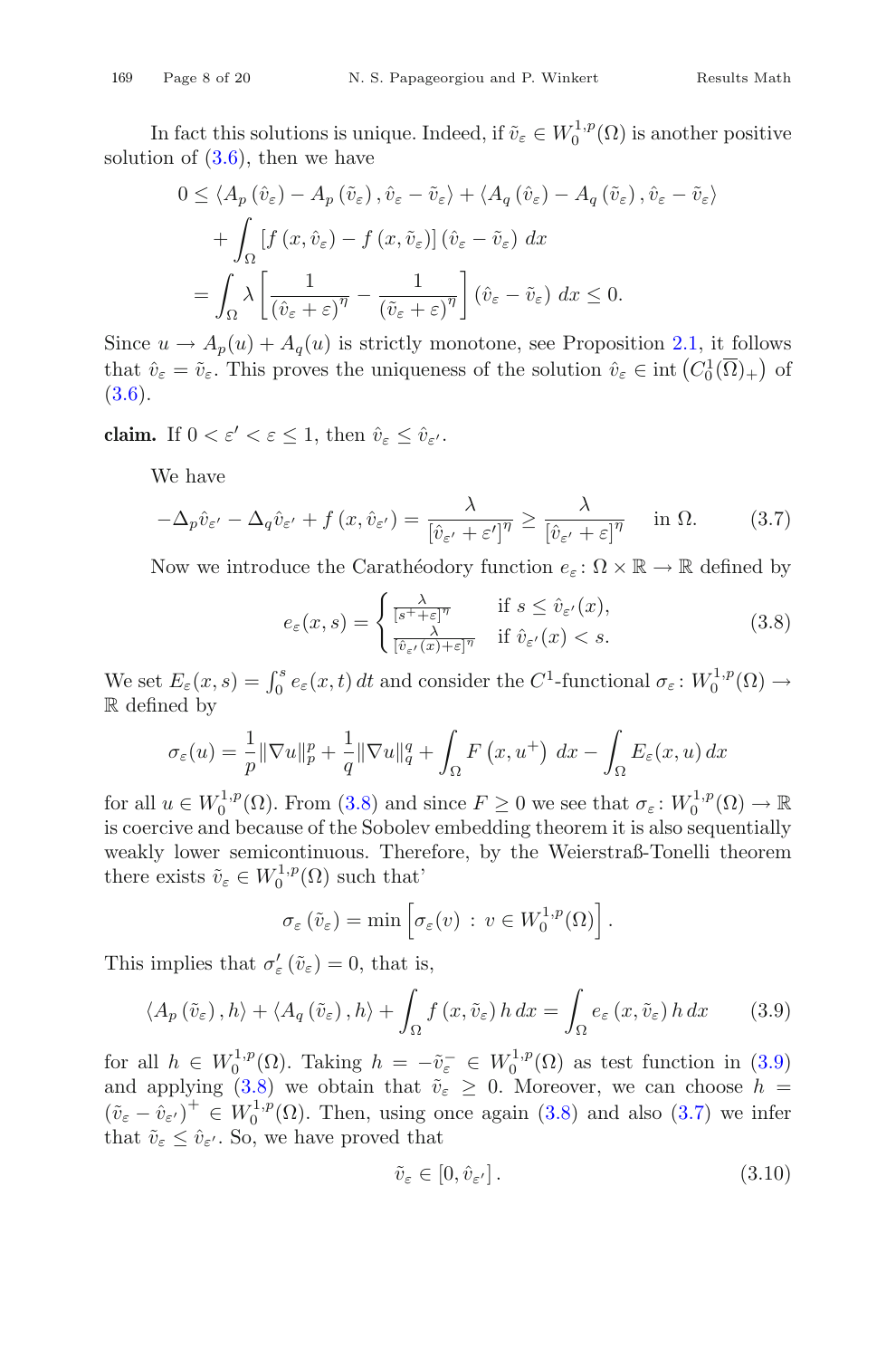$$
-\Delta_p \tilde{v}_{\varepsilon} - \Delta_q \tilde{v}_{\varepsilon} + f(x, \tilde{v}_{\varepsilon}) = [\tilde{v}_{\varepsilon} + \varepsilon]^{-\eta} \quad \text{in } \Omega,
$$

$$
\tilde{v}_{\varepsilon}|_{\partial \Omega} = 0, \quad \tilde{v}_{\varepsilon} \ge 0.
$$

It is clear that  $\tilde{v}_{\varepsilon} \neq 0$  and so from the first part of the proof we have  $\tilde{v}_{\varepsilon} = \hat{v}_{\varepsilon} \in$ <br>int  $(C^{1}(\overline{\Omega})$ ). Then, due to (3.10), we obtain  $\tilde{v}_{\varepsilon} \leq \tilde{v}_{\varepsilon}$ . This proves the Claim int  $(C_0^1(\overline{\Omega})_+)$ . Then, due to [\(3.10\)](#page-7-3), we obtain  $\tilde{v}_{\varepsilon} \leq \tilde{v}_{\varepsilon'}$ . This proves the Claim.

Now we are ready to send  $\varepsilon \to 0^+$  in order to produce a solution for problem  $(Q_\lambda)$  $(Q_\lambda)$ . So, we consider a sequence  $\varepsilon_n \to 0^+$  and set  $\hat{v}_n = \hat{v}_{\varepsilon_n}$  for all  $n \in \mathbb{N}$ . We have

$$
\langle A_p(\hat{v}_n), h \rangle + \langle A_q(\hat{v}_n), h \rangle + \int_{\Omega} f(x, \hat{v}_n) h \, dx = \int_{\Omega} \frac{\lambda h}{[\hat{v}_n + \varepsilon_n]^{\eta}} \, dx \qquad (3.11)
$$

for all  $h \in W_0^{1,p}(\Omega)$ . Testing [\(3.11\)](#page-8-0) with  $h = \hat{v}_n \in W_0^{1,p}(\Omega)$  and applying the Claim gives Claim gives

<span id="page-8-2"></span><span id="page-8-1"></span><span id="page-8-0"></span>
$$
\|\hat{v}_n\|^p = \|\nabla \hat{v}_n\|_p^p \le \int_{\Omega} \frac{\lambda \hat{v}_n}{[\hat{v}_n + \varepsilon_n]^{\eta}} dx \le \int_{\Omega} \lambda \hat{v}_n \hat{v}_1^{-\eta} dx \tag{3.12}
$$

for all  $n \in \mathbb{N}$ .

Let  $\hat{d}(x) = d(x, \partial \Omega)$  for  $x \in \overline{\Omega}$ . We know that  $\hat{d} \in \text{int}(C_0^1(\overline{\Omega})_+)$ , see Gilbarg–Trudinger [\[9,](#page-17-9) p. 355]. Since  $\hat{v}_1 \in \text{int}\left( C_0^1(\overline{\Omega})_+ \right)$ , we have

$$
\int_{\Omega} \lambda \hat{v}_n \hat{v}_1^{-\eta} dx = \int_{\Omega} \lambda \hat{v}_1^{1-\eta} \frac{\hat{v}_n}{\hat{v}_1} dx \le \lambda c_1 \int_{\Omega} \frac{\hat{v}_n}{\hat{v}_1} dx \le \lambda c_2 \int_{\Omega} \frac{\hat{v}_n}{\hat{d}} dx
$$
\n
$$
\le \lambda c_3 \left\| \frac{\hat{v}_n}{\hat{d}} \right\|_p \le \lambda c_4 \left\| \hat{v}_n \right\|
$$
\n(3.13)

for some  $c_1, c_2, c_3, c_4 > 0$ .

From [\(3.12\)](#page-8-1) and [\(3.13\)](#page-8-2) it follows that  $\{\hat{v}_n\} \subseteq W_0^{1,p}(\Omega)$  is bounded. There-<br>we note assume that fore we may assume that

<span id="page-8-3"></span>
$$
\hat{v}_n \stackrel{\text{w}}{\rightarrow} \overline{u}_\lambda
$$
 in  $W_0^{1,p}(\Omega)$  and  $\hat{v}_n \rightarrow \overline{u}_\lambda$  in  $L^r(\Omega)$ . (3.14)

Now we choose  $h = \hat{v}_n - \overline{u}_\lambda \in W_0^{1,p}(\Omega)$  in [\(3.11\)](#page-8-0). This yields

$$
\langle A_p(\hat{v}_n), \hat{v}_n - \overline{u}_\lambda \rangle + \langle A_q(\hat{v}_n), \hat{v}_n - \overline{u}_\lambda \rangle + \int_{\Omega} f(x, \hat{v}_n) (\hat{v}_n - \overline{u}_\lambda) dx
$$
  
\n
$$
= \int_{\Omega} \frac{\lambda [\hat{v}_n - \overline{u}_\lambda]}{[\hat{v}_n + \varepsilon_n]^{\eta}} dx
$$
  
\n
$$
\leq \int_{\Omega} \lambda [\hat{v}_n - \overline{u}_\lambda]^{1-\eta} dx
$$
  
\n
$$
\leq \lambda c_6 ||\hat{v}_n - \overline{u}_\lambda||_r \quad \text{for some } c_6 > 0 \text{ and for all } n \in \mathbb{N},
$$

since  $\overline{u}_{\lambda} \geq 0$ . Then, from the convergence properties in [\(3.14\)](#page-8-3), we conclude that

$$
\limsup_{n \to \infty} \left[ \langle A_p(\hat{v}_n), \hat{v}_n - \overline{u}_\lambda \rangle + \langle A_q(\hat{v}_n), \hat{v}_n - \overline{u}_\lambda \rangle \right] \le 0.
$$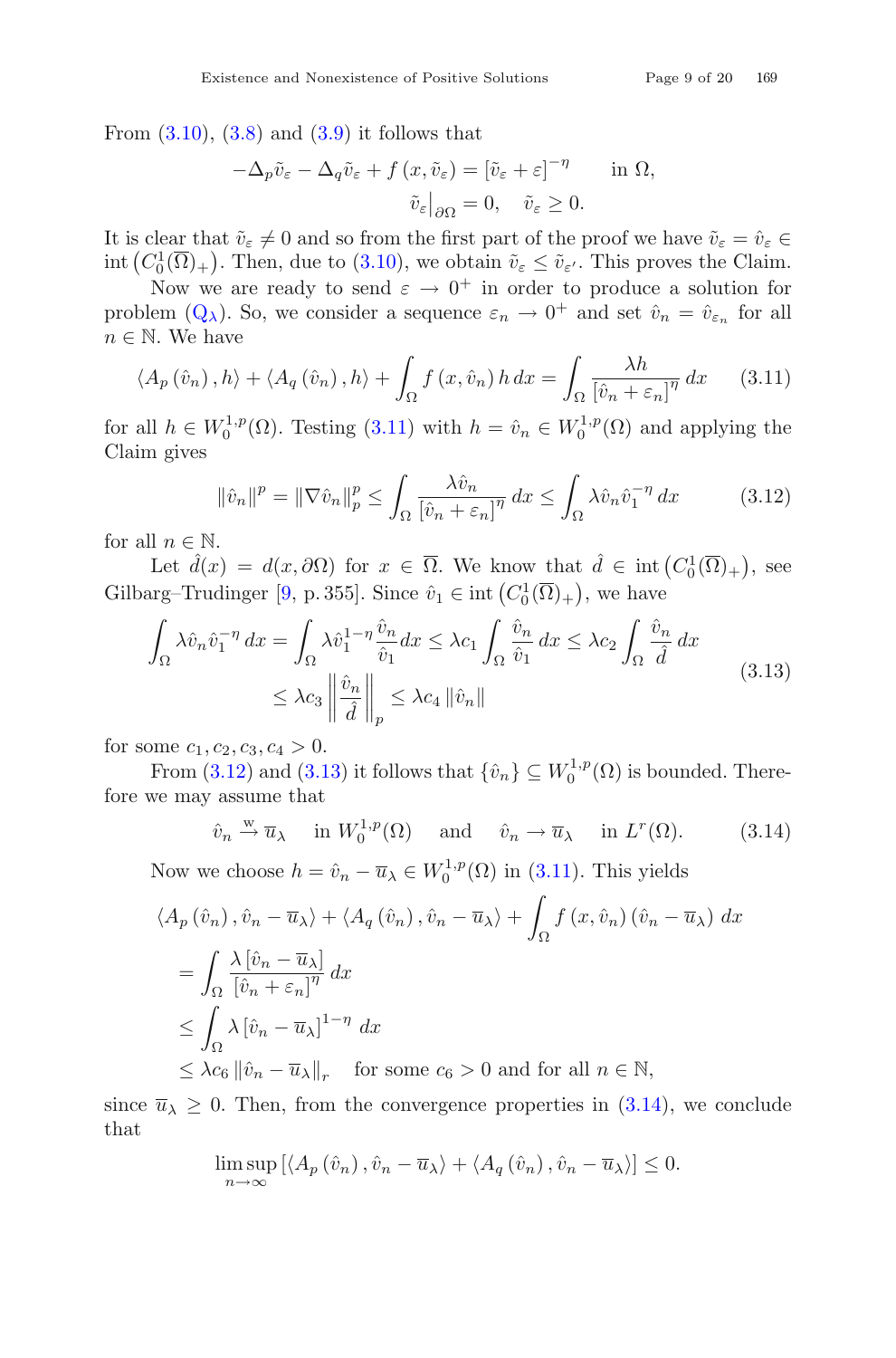By the monotonicity of  $A_q$  we obtain

$$
\limsup_{n \to \infty} \left[ \langle A_p(\hat{v}_n), \hat{v}_n - \overline{u}_\lambda \rangle + \langle A_q(\overline{u}_\lambda), \hat{v}_n - \overline{u}_\lambda \rangle \right] \le 0.
$$

Therefore,

$$
\limsup_{n \to \infty} \langle A_p(\hat{v}_n), \hat{v}_n - \overline{u}_\lambda \rangle \le 0,
$$

which by Proposition [2.1](#page-2-1) implies that

<span id="page-9-0"></span>
$$
\hat{v}_n \to \overline{u}_\lambda \quad \text{in } W_0^{1,p}(\Omega). \tag{3.15}
$$

From the Claim we know that  $\hat{v}_1 \leq \hat{v}_n$  for all  $n \in \mathbb{N}$  and so,  $\hat{v}_1 \leq \overline{u}_{\lambda}$ . Thus,  $\overline{u}_{\lambda} \neq 0$ .

For every  $h \in W_0^{1,p}(\Omega)$ , since  $\hat{v}_1 \in \text{int}\left(C_0^1(\overline{\Omega})_+\right)$ , by Hardy's inequality, we have

$$
0 \le \frac{|h(x)|}{[\hat{v}_n + \varepsilon_n]^{\eta}} \le |h(x)|\hat{v}_1^{-\eta} \in L^1(\Omega) \quad \text{ for all } n \in \mathbb{N}.
$$

Moreover, we have

$$
\frac{h(x)}{[\hat{v}_n(x) + \varepsilon_n]^\eta} \to \frac{h(x)}{\overline{u}_\lambda(x)^\eta} \quad \text{for a. a. } x \in \Omega
$$

due to [\(3.14\)](#page-8-3). Therefore, we can apply the Dominated Convergence Theorem and obtain

<span id="page-9-1"></span>
$$
\int_{\Omega} \frac{h}{\left[\hat{v}_n + \varepsilon_n\right]^{\eta}} \, dx \to \int_{\Omega} \frac{h}{\overline{u}_{\lambda}^{\eta}} \quad \text{as } n \to \infty. \tag{3.16}
$$

We return to [\(3.11\)](#page-8-0), pass to the limit as  $n \to \infty$  and use [\(3.15\)](#page-9-0) as well as  $(3.16)$ . We obtain

$$
\langle A_p(\overline{u}_\lambda), h \rangle + \langle A_q(\overline{u}_\lambda), h \rangle + \int_{\Omega} f(x, \overline{u}_\lambda) h \, dx = \int_{\Omega} \frac{\lambda h}{\overline{u}_\lambda^{\eta}} dx
$$

for all  $h \in W_0^{1,p}(\Omega)$ . Hence,  $\overline{u}_{\lambda}$  is a positive solution of  $(Q_{\lambda})$  $(Q_{\lambda})$  for  $\lambda > 0$ .<br>From Marino Winkort [12] we have that

From Marino–Winkert [\[13](#page-18-12)] we have that

$$
\hat{v}_n \in L^{\infty}(\Omega)
$$
 and  $\|\hat{v}_n\|_{\infty} \le c_7$ 

for some  $c_7 > 0$  and for all  $n \in \mathbb{N}$ . Then, by hypothesis H(i) we know that

$$
\{N_f\left(\hat{v}_n\right)\}_{n\in\mathbb{N}}\subseteq L^{\infty}(\Omega)
$$
 is bounded.

We have

$$
-\Delta_p \hat{v}_n - \Delta_q \hat{v}_n = \frac{\lambda}{\left[\hat{v}_n + \varepsilon_n\right]^\eta} - f(x, \hat{v}_n) \quad \text{in } \Omega, \quad \hat{v}_n|_{\partial\Omega} = 0
$$

for all  $n \in \mathbb{N}$ .

Using the nonlinear regularity theory of Lieberman [\[11](#page-18-10)], we have that

 ${\hat{v}_n}_{n\in\mathbb{N}} \subseteq C_0^1(\overline{\Omega})$  is relatively compact.

Hence, due to [\(3.15\)](#page-9-0), we obtain  $\hat{v}_n \to \overline{u}_\lambda$  in  $C_0^1(\overline{\Omega})$ . Since  $\hat{v}_1 \leq \overline{u}_\lambda$ , we then conclude that  $\overline{u}_{\lambda} \in \text{int}\left(C_0^1(\overline{\Omega})_+\right)$ .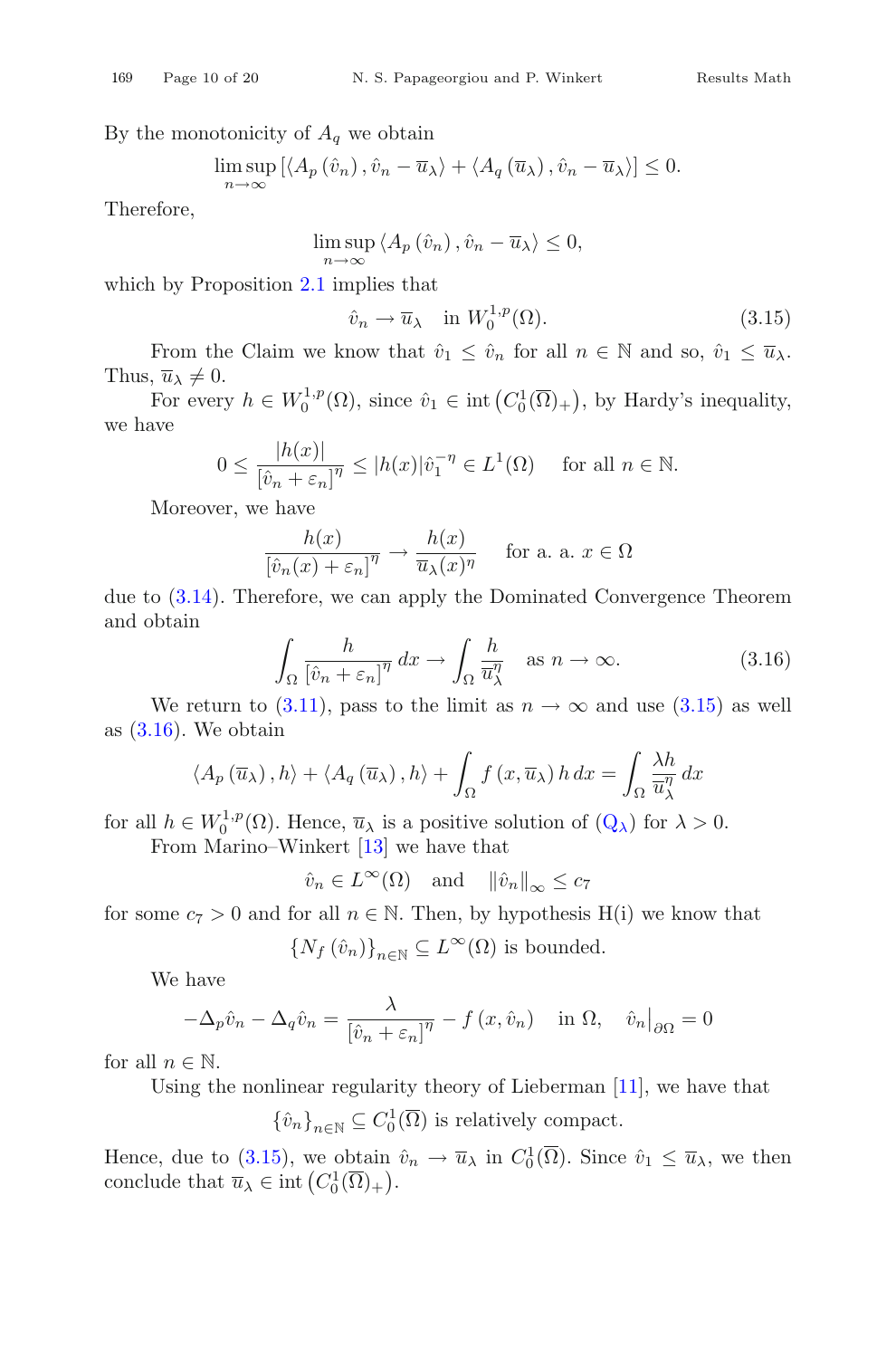So, we have proved that for every  $\lambda > 0$ , problem  $(Q_{\lambda})$  $(Q_{\lambda})$  has a solution  $\overline{u}_{\lambda} \in \text{int}\left(C_0^1(\overline{\Omega})_+\right).$ <br>We need to sh

We need to show that this is the unique positive solution of  $(Q_\lambda)$  $(Q_\lambda)$ . To this end, let  $\overline{v}_\lambda \in W_0^{1,p}(\Omega)$  be another positive solution of  $(Q_\lambda)$  $(Q_\lambda)$ . Since  $A_p$  and  $A_q$ are strictly monotone and  $f(x, \cdot)$  is nondecreasing, we have

$$
0 \le \langle A_p(\overline{u}_{\lambda}) - A_p(\overline{v}_{\lambda}), \overline{u}_{\lambda} - \overline{v}_{\lambda} \rangle + \langle A_p(\overline{u}_{\lambda}) - A_q(\overline{v}_{\lambda}), \overline{u}_{\lambda} - \overline{v}_{\lambda} \rangle
$$

$$
+ \int_{\Omega} \left[ f(x, \overline{u}_{\lambda}) - f(x, \overline{v}_{\lambda}) \right] (\overline{u}_{\lambda} - \overline{v}_{\lambda}) dx
$$

$$
= \int_{\Omega} \lambda \left[ \frac{1}{\overline{u}_{\lambda}^{\eta}} - \frac{1}{\overline{v}_{\lambda}^{\eta}} \right] (\overline{u}_{\lambda} - \overline{v}_{\lambda}) dx \le 0.
$$

Therefore,  $\overline{u}_{\lambda} = \overline{v}_{\lambda}$ .<br>Finally, we are

Finally, we are going to show the monotonicity of  $\lambda \to \overline{u}_{\lambda}$ . So, let  $\lambda < \mu$ . We consider the Carathéodory function  $d_{\mu} : \Omega \times \mathbb{R} \to \mathbb{R}$  defined by

<span id="page-10-0"></span>
$$
d_{\mu}(x,s) = \begin{cases} \mu \overline{u}_{\lambda}(x)^{-\eta} - f(x, \overline{u}_{\lambda}(x)) & \text{if } s \le \overline{u}_{\lambda}(x), \\ \mu s^{-\eta} - f(x,s) & \text{if } \overline{u}_{\lambda}(x) < s. \end{cases}
$$
(3.17)

We set  $D_{\mu}(x, s) = \int_0^s d_{\mu}(x, t) dt$  and consider the  $C^1$ -functional  $\tau_{\mu} \colon W_0^{1, p}(\Omega) \to$ R defined by

$$
\tau_{\mu}(u) = \frac{1}{p} \|\nabla u\|_{p}^{p} + \frac{1}{q} \|\nabla u\|_{q}^{q} - \int_{\Omega} D_{\mu}(x, u) dx \quad \text{for all } u \in W_{0}^{1, p}(\Omega).
$$

Since  $\tau_{\mu} : W_0^{1,p}(\Omega) \to \mathbb{R}$  is coercive, the direct method of the calculus of variations produces  $\tilde{u}_{\mu} \in W_0^{1,p}(\Omega)$  such that

$$
\tau_{\mu}(\tilde{u}_{\mu}) = \min \left[ \tau_{\mu}(u) : u \in W_0^{1,p}(\Omega) \right].
$$

From [\(3.17\)](#page-10-0) we see that

$$
\tilde{u}_{\mu} \in K_{\tau_{\mu}} = \left\{ u \in W_0^{1,p}(\Omega) : \tau_{\mu}'(u) = 0 \right\} \subseteq [\overline{u}_{\lambda}) \cap \text{int}\left(C_0^1(\overline{\Omega})_+\right)
$$

and

$$
\tilde{u}_{\mu} = \overline{u}_{\mu} \in \text{int}\left(C_0^1(\overline{\Omega})_+\right).
$$

Hence,  $\overline{u}_{\lambda} \leq \overline{u}_{\mu}$ .

#### **4. Positive Solutions**

In this section we prove the existence and nonexistence of positive solutions for problem  $(P_{\lambda})$  $(P_{\lambda})$  as  $\lambda$  moves in  $\mathbb{R}_{+}^{\circ} = (0, +\infty)$ .

<span id="page-10-1"></span>We introduce the following two sets

$$
\mathcal{L} = \{ \lambda > 0 : \text{problem } (P_{\lambda}) \text{ has a positive solution} \},
$$
  

$$
\mathcal{S}_{\lambda} = \{ u : u \text{ is a positive solution of problem } (P_{\lambda}) \}.
$$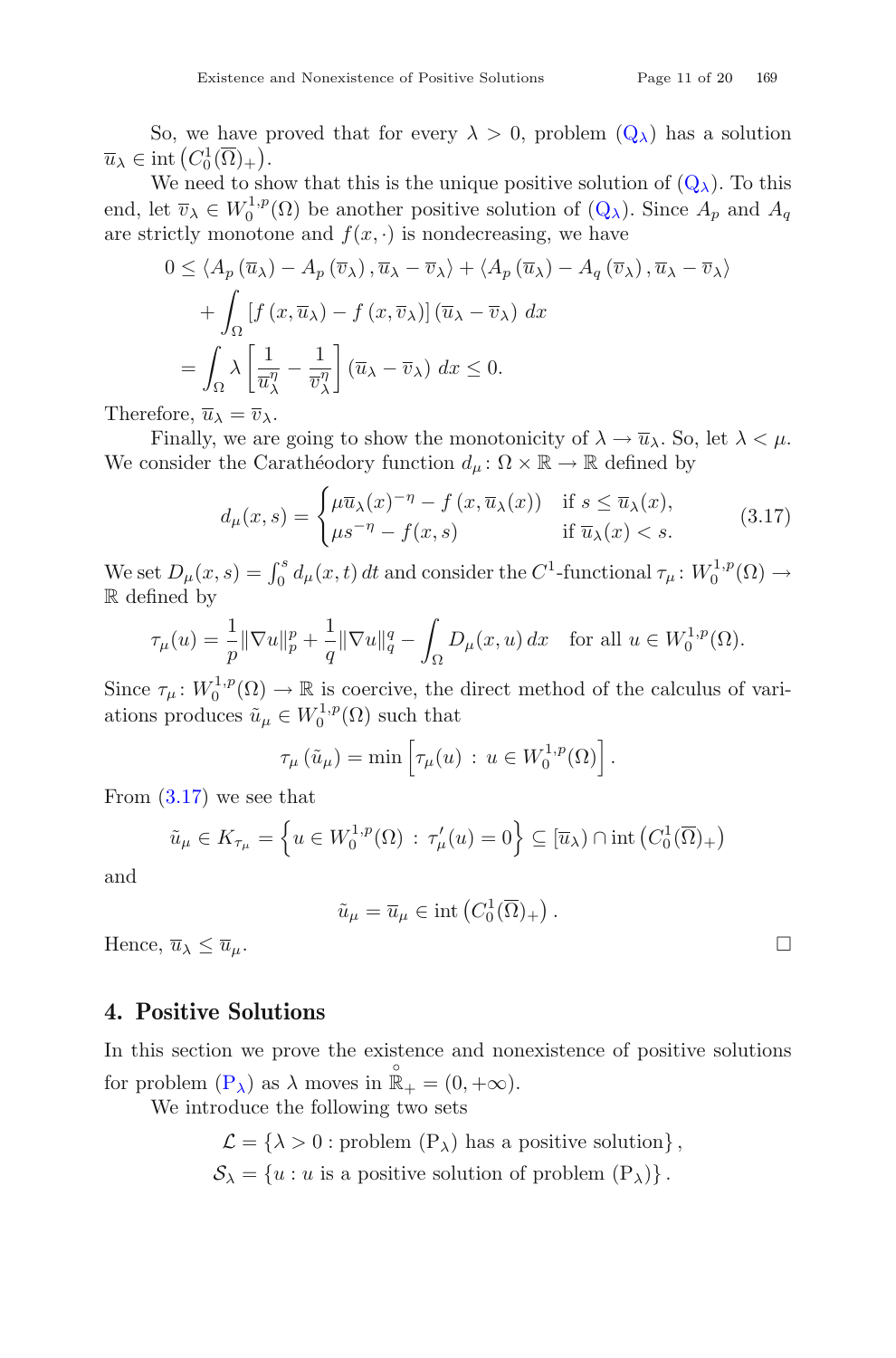**Proposition 4.1.** *If hypotheses H hold, then*  $\overline{u}_{\lambda} \leq u$  *for all*  $u \in S_{\lambda}$ *.* 

*Proof.* Let  $u \in \mathcal{S}_{\lambda}$ . We introduce the Carathéodory function  $k_{\lambda} \colon \Omega \times \mathbb{R}_{+} \to \mathbb{R}$ defined by

<span id="page-11-2"></span><span id="page-11-0"></span>
$$
k_{\lambda}(x,s) = \begin{cases} \lambda s^{-\eta} - f(x,s) & \text{if } 0 < s \le u(x), \\ \lambda u(x)^{-\eta} - f(x,u(x)) & \text{if } u(x) < s. \end{cases} \tag{4.1}
$$

We consider the following Dirichlet singular  $(p, q)$ -equation

$$
-\Delta_p u - \Delta_q u = k_{\lambda}(x, u) \quad \text{in } \Omega, \quad u|_{\partial \Omega} = 0, \quad u > 0. \tag{4.2}
$$
  
Reasoning as in the proof of Proposition 3.1, see also Papageorgiou–Rădulescu–

Repovš [\[15](#page-18-5), Proposition 10], we show that [\(4.2\)](#page-11-0) has a positive solution  $\tilde{u}_{\lambda} \in$ int  $(C_0^1(\overline{\Omega})_+)$ . The weak formulation of  $(4.2)$  is given by

$$
\langle A_p(\tilde{u}_\lambda), h \rangle + \langle A_q(\tilde{u}_\lambda), h \rangle = \int_{\Omega} k_\lambda(x, \tilde{u}_\lambda) h \, dx \quad \text{for all } u \in W_0^{1, p}(\Omega). \tag{4.3}
$$

Now, we choose  $h = (\tilde{u}_{\lambda} - u)^+ \in W_0^{1,p}(\Omega)$  as test function in [\(4.3\)](#page-11-1). Then, by applying [\(4.1\)](#page-11-2),  $u \geq 0$  and  $u \in S_\lambda$ , we obtain

<span id="page-11-1"></span>
$$
\left\langle A_p\left(\tilde{u}_\lambda\right), \left(\tilde{u}_\lambda - u\right)^+\right\rangle + \left\langle A_q\left(\tilde{u}_\lambda\right), \left(\tilde{u}_\lambda - u\right)^+\right\rangle
$$
  
=  $\int_{\Omega} \left[\lambda u^{-\eta} - f(x, u)\right] \left(\tilde{u}_\lambda - u\right)^+ dx$   
 $\leq \left[\lambda \left(u^{-u} + u^{\theta - 1}\right) - f(x, u)\right] \left(\tilde{u}_\lambda - u\right)^+ dx$   
=  $\left\langle A_p\left(u\right), \left(\tilde{u}_\lambda - u\right)^+\right\rangle + \left\langle A_q\left(u\right), \left(\tilde{u}_\lambda - u\right)^+\right\rangle.$ 

Therefore,  $\tilde{u}_{\lambda} \leq u$  because of the monotonicity of  $A_p$  and  $A_q$ .

Then, from [\(4.1\)](#page-11-2) and Proposition [3.1,](#page-4-1) it follows that  $\tilde{u}_{\lambda} = \overline{u}_{\lambda} \in \mathbb{Z}^1(\overline{\Omega})$  and so  $\overline{u}_{\lambda} \leq u$  for all  $u \in S_{\lambda}$ . int  $(C_0^1(\overline{\Omega})_+)$  and so,  $\overline{u}_{\lambda} \leq u$  for all  $u \in \mathcal{S}_{\lambda}$ .

Next we determine the regularity of the elements of the solution set  $S_\lambda$ .

**Proposition 4.2.** *If hypotheses H hold, then*  $S_{\lambda} \subseteq \text{int}(C_0^1(\overline{\Omega})_+)$  *for all*  $\lambda > 0$ *. Proof.* The result is trivially true if  $S_\lambda = \emptyset$ . So, suppose that  $S_\lambda \neq \emptyset$  and let  $u \in \mathcal{S}_{\lambda}$ . From Proposition [4.1](#page-10-1) we know that  $\overline{u}_{\lambda} \leq u$  and so  $u^{-\eta} \leq \overline{u}_{\lambda}^{-\eta} \in L^{1}(\Omega)$ .<br>Becall that  $\hat{u}_{\lambda} \leq \overline{u}_{\lambda}$  and  $\hat{u}^{-\eta} \in L^{1}(\Omega)$  see the proof of Proposition 3.1. There Recall that  $\hat{v}_1 \leq \overline{u}_\lambda$  and  $\hat{v}_1^{-\eta} \in L^1(\Omega)$ , see the proof of Proposition [3.1.](#page-4-1) There-<br>fore using Theorem B 1 of Ciecemoni, Securit<sup>[9]</sup>, we see that  $u \in C^1(\overline{\Omega}) \setminus \{0\}$ fore, using Theorem B.1 of Giacomoni–Saoudi [\[8\]](#page-17-10), we see that  $u \in C_0^1(\overline{\Omega})_+\setminus\{0\}.$ 

On account of hypotheses H(i), (ii), if  $\rho = ||u||_{\infty}$ , then we can find  $\hat{\xi}_{\rho} > 0$ such that

$$
\hat{\xi}_{\rho}s^{p-1} - f(x,s) \ge 0 \quad \text{for a.a. } x \in \Omega \text{ and for all } 0 \le s \le \rho.
$$

Using this, we have

<span id="page-11-3"></span>
$$
\Delta_p u + \Delta_q u \le \hat{\xi}_{\rho} u^{p-1} \quad \text{in } \Omega.
$$

Then, by Pucci–Serrin [\[21,](#page-18-11) pp. 111 and 120], we derive  $u \in \text{int}(C_0^1(\overline{\Omega})_+)$ . Hence,  $S_{\lambda} \subseteq \text{int}(C_0^1(\overline{\Omega})_+)$ . The contract of the contract of the contract of  $\Box$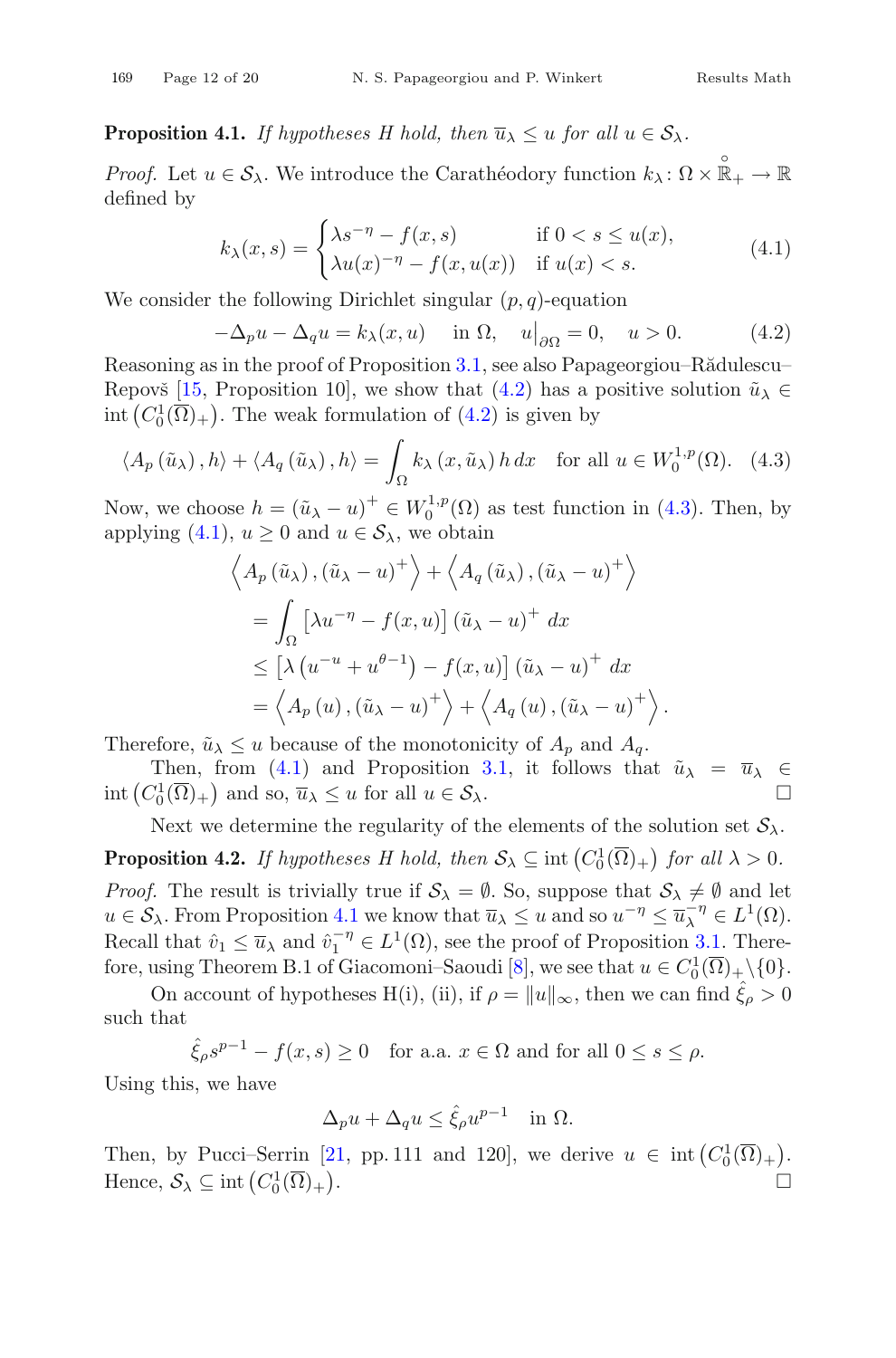Next, we are going to prove the nonemptiness of  $\mathcal{L}$ .

**Proposition 4.3.** *If hypotheses H hold, then*  $\mathcal{L} \neq \emptyset$ *.* 

*Proof.* Let  $\overline{u}_{\lambda} \in \text{int}(C_0^1(\overline{\Omega})_+)$  be the unique positive solution of  $(Q_{\lambda})$  $(Q_{\lambda})$ , see<br>Proposition 3.1 We introduce the Carathéodory function  $\omega: \Omega \times \mathbb{R} \to \mathbb{R}$ Proposition [3.1.](#page-4-1) We introduce the Carathéodory function  $e_\lambda : \Omega \times \mathbb{R} \to \mathbb{R}$ defined by

$$
e_{\lambda}(x,s) = \begin{cases} \lambda \overline{u}_{\lambda}(x)^{-\eta} - f(x, \overline{u}_{\lambda}(x)) + \lambda (s^+)^{\theta - 1} & \text{if } s \le \overline{u}_{\lambda}(x), \\ \lambda s^{-\eta} - f(x,s) + \lambda s^{\theta - 1} & \text{if } \overline{u}_{\lambda}(x) < s. \end{cases}
$$
(4.4)

We set  $E_{\lambda}(x, s) = \int_0^s e_{\lambda}(x, t) dt$  and consider the functional  $\gamma_{\lambda}: W_0^{1, p}(\Omega) \to \mathbb{R}$ defined by

$$
\gamma_{\lambda}(u) = \frac{1}{p} \|\nabla u\|_{p}^{p} + \frac{1}{q} \|\nabla u\|_{q}^{q} - \int_{\Omega} E_{\lambda}(x, u) dx \quad \text{for all } u \in W_{0}^{1, p}(\Omega).
$$

Since  $\overline{u}_{\lambda}^{-\eta} \in L^1(\Omega)$ , see the proof of Proposition [3.1,](#page-4-1) we have that  $\gamma_{\lambda} \in C^1(W^{1,p}(\Omega))$  googles Proposition 3 of Papagoography Smurlig [17]  $C^1(W_0^{1,p}(\Omega))$ , see also Proposition 3 of Papageorgiou–Smyrlis [\[17](#page-18-13)].

From [\(4.4\)](#page-12-0) and hypothesis H(ii), we infer that  $\gamma_{\lambda}$  is coercive. Moreover, it is also sequentially weakly lower semicontinuous. Hence, there exists a global minimizer  $u^{\circ}_{\lambda} \in W_0^{1,p}(\Omega)$  of  $\gamma_{\lambda}$ , that is,

<span id="page-12-2"></span><span id="page-12-0"></span>
$$
\gamma_{\lambda}(u_{\lambda}^{\circ}) = \min \left[ \gamma_{\lambda}(u) : u \in W_0^{1,p}(\Omega) \right]. \tag{4.5}
$$

Let  $u \in \text{int}(C_0^1(\overline{\Omega})_+)$  and choose  $t \in (0,1)$  small so that  $tu \le \overline{u}_{\lambda}$ . Recall that  $\overline{u}_{\lambda} \in \text{int}\left(C_0^1(\overline{\Omega})_+\right)$  and use Proposition 4.1.22 of Papageorgiou–<br>Păduloscu, Papavă [14, p. 374] Rădulescu–Repovš [\[14](#page-18-9), p. 274].

We have

$$
\gamma_{\lambda}(tu) \leq \frac{t^p}{p} \|\nabla u\|_p^p + \frac{t^q}{q} \|\nabla u\|_q^q - t \int_{\Omega} \left[\lambda \overline{u}_{\lambda}^{-\eta} - f\left(x, \overline{u}_{\lambda}\right)\right] u \, dx. \tag{4.6}
$$

Let  $\lambda_0 = \left\| \overline{u}_{\lambda}^{\eta} f(x, \overline{u}_{\lambda}) \right\|_{\infty}$ , see hypothesis H(i), and let  $\lambda > \lambda_0$ . Then

<span id="page-12-1"></span>
$$
\int_{\Omega} \left[ \lambda \overline{u}_{\lambda}^{-\eta} - f(x, \overline{u}_{\lambda}) \right] dx = \overline{\mu} > 0.
$$

So, from [\(4.6\)](#page-12-1) we have

$$
\gamma_{\lambda}(tu) \le c_{10}t^q - \overline{\mu}t \quad \text{ for some } c_{10} > 0,
$$

since  $t \in (0,1)$  and  $q < p$ .

Since  $q > 1$ , by taking  $t \in (0,1)$  even smaller if necessary, we see that  $\gamma_{\lambda}(tu) < 0$ . Taking [\(4.5\)](#page-12-2) into account we know that

<span id="page-12-3"></span>
$$
\gamma_{\lambda}(u_{\lambda}^{\circ}) < 0 = \gamma_{\lambda}(0) \text{ for all } \lambda > \lambda_0.
$$

Thus,  $u_{\lambda}^{\circ} \neq 0$ .<br>From (*A* 

From [\(4.5\)](#page-12-2) we have  $\gamma'_{\lambda}(u_{\lambda}^{\circ})=0$ , that is,

$$
\langle A_p(u_\lambda^\circ), h \rangle + \langle A_q(u_\lambda^\circ), h \rangle = \int_{\Omega} e_\lambda(x, u_\lambda^\circ) h \, dx \quad \text{for all } h \in W_0^{1,p}(\Omega). \tag{4.7}
$$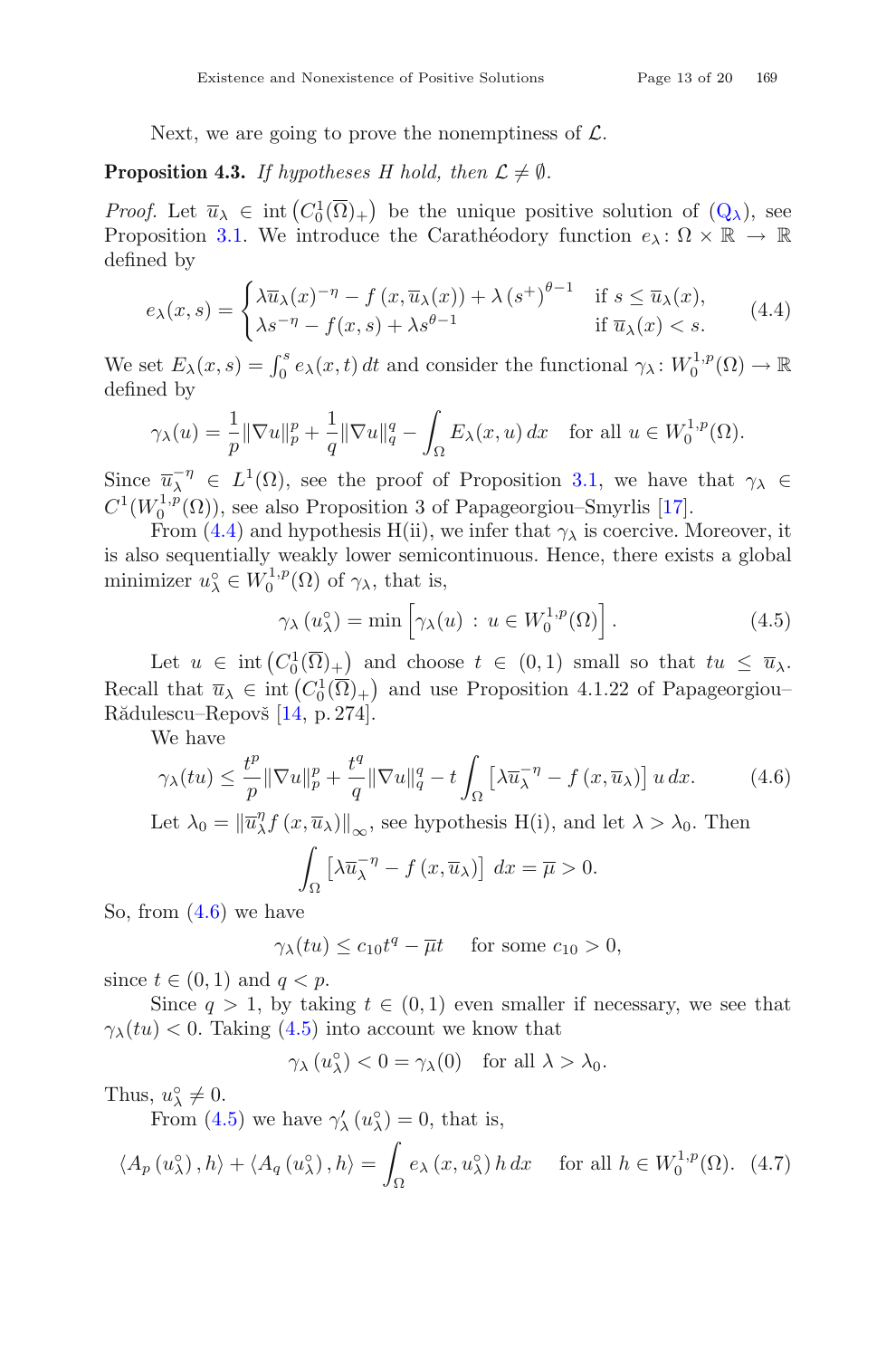We choose  $h = (\overline{u}_{\lambda} - u_{\lambda}^{\circ})^+ \in W_0^{1,p}(\Omega)$  as test function in [\(4.7\)](#page-12-3). Applying [\(4.4\)](#page-12-0) and Proposition [3.1](#page-4-1) gives

$$
\langle A_p(u_\lambda^\circ), (\overline{u}_\lambda - u_\lambda^\circ)^+ \rangle + \langle A_q(u_\lambda^\circ), (\overline{u}_\lambda - u_\lambda^\circ)^+ \rangle
$$
  
=  $\int_{\Omega} \left[ \lambda \overline{u}_\lambda^{-\eta} - f(x, \overline{u}_\lambda) + \lambda \left( (u_\lambda^\circ)^+ \right)^{\theta - 1} \right] (\overline{u}_\lambda - u_\lambda^\circ)^+ dx$   

$$
\geq \int_{\Omega} \left[ \lambda \overline{u}_\lambda^{-\eta} - f(x, \overline{u}_\lambda) \right] (\overline{u}_\lambda - u_\lambda^\circ)^+ dx
$$
  
=  $\langle A_p(\overline{u}_\lambda), (\overline{u}_\lambda - u_\lambda^\circ)^+ \rangle + \langle A_q(\overline{u}_\lambda), (\overline{u}_\lambda - u_\lambda^\circ)^+ \rangle.$ 

As before, by the monotonicity of  $A_p$  and  $A_q$  we conclude that  $\overline{u}_{\lambda} \leq u_{\lambda}^{\circ}$ . Using this fact along with  $(4, 4)$  and  $(4, 7)$  we infer that this fact along with  $(4.4)$  and  $(4.7)$  we infer that

<span id="page-13-3"></span>
$$
u_{\lambda}^{\circ} \in \mathcal{S}_{\lambda} \subseteq \text{int}\left(C_0^1(\overline{\Omega})_+\right),\,
$$

see Proposition [4.2.](#page-11-3) Therefore,  $\lambda \in \mathcal{L}$  and so  $(\lambda_0, +\infty) \subseteq \mathcal{L} \neq \emptyset$ .

The next proposition establishes a structural property for  $\mathcal{L}$ , namely that  $\mathcal L$  is an upper half-line.

**Proposition 4.4.** *If hypotheses H hold,*  $\lambda \in \mathcal{L}$  *and*  $\mu > \lambda$ *, then*  $\mu \in \mathcal{L}$ *.* 

*Proof.* Since  $\lambda \in \mathcal{L}$  there exists  $u_{\lambda} \in \mathcal{S}_{\lambda} \subseteq \text{int}(C_0^1(\overline{\Omega})_+)$ , see Proposition [4.2.](#page-11-3) From Proposition [4.1](#page-10-1) we have  $\overline{u}_{\lambda} \leq u_{\lambda}$ . Therefore,

$$
u_{\lambda}^{-\eta} \in L^1(\Omega). \tag{4.8}
$$

We now introduce the Carathéodory function  $g_{\mu} \colon \Omega \times \mathbb{R} \to \mathbb{R}$  defined by

$$
g_{\mu}(x,s) = \begin{cases} \mu \left[ u_{\lambda}(x)^{-\eta} + u_{\lambda}(x)^{\theta-1} \right] - f\left( x, u_{\lambda}(x) \right) & \text{if } s \le u_{\lambda}(x), \\ \mu \left[ s^{-\eta} + s^{\theta-1} \right] - f\left( x, s \right) & \text{if } u_{\lambda}(x) < s. \end{cases}
$$
(4.9)

We set  $G_{\mu}(x, s) = \int_0^s g_{\mu}(x, t) dt$  and consider the  $C^1$ -functional  $\varphi_{\mu} \colon W_0^{1, p}(\Omega) \to$ R defined by

$$
\varphi_{\mu}(u) = \frac{1}{p} \|\nabla u\|_{p}^{p} + \frac{1}{q} \|\nabla u\|_{q}^{q} - \int_{\Omega} G_{\mu}(x, u) dx \quad \text{for all } u \in W_0^{1, p}(\Omega),
$$

see  $(4.8)$ .

From [\(4.8\)](#page-13-0) and hypothesis H(ii) we see that  $\varphi_{\mu}$  is coercive and we know it is also sequentially weakly lower semicontinuous. Hence, we can find  $u_{\mu} \in$  $W_0^{1,p}(\Omega)$  such that

<span id="page-13-1"></span>
$$
\varphi_{\mu}(u_{\mu}) = \min \left[ \varphi_{\mu}(u) \, : \, u \in W_0^{1,p}(\Omega) \right].
$$

This implies that  $\varphi'_{\mu}(u_{\mu}) = 0$ , that is,

$$
\langle A_p(u_\mu), h \rangle + \langle A_q(u_\mu), h \rangle = \int_{\Omega} g_\mu(x, u_\mu) h \, dx \quad \text{for all } h \in W_0^{1, p}(\Omega). \tag{4.10}
$$

<span id="page-13-2"></span><span id="page-13-0"></span>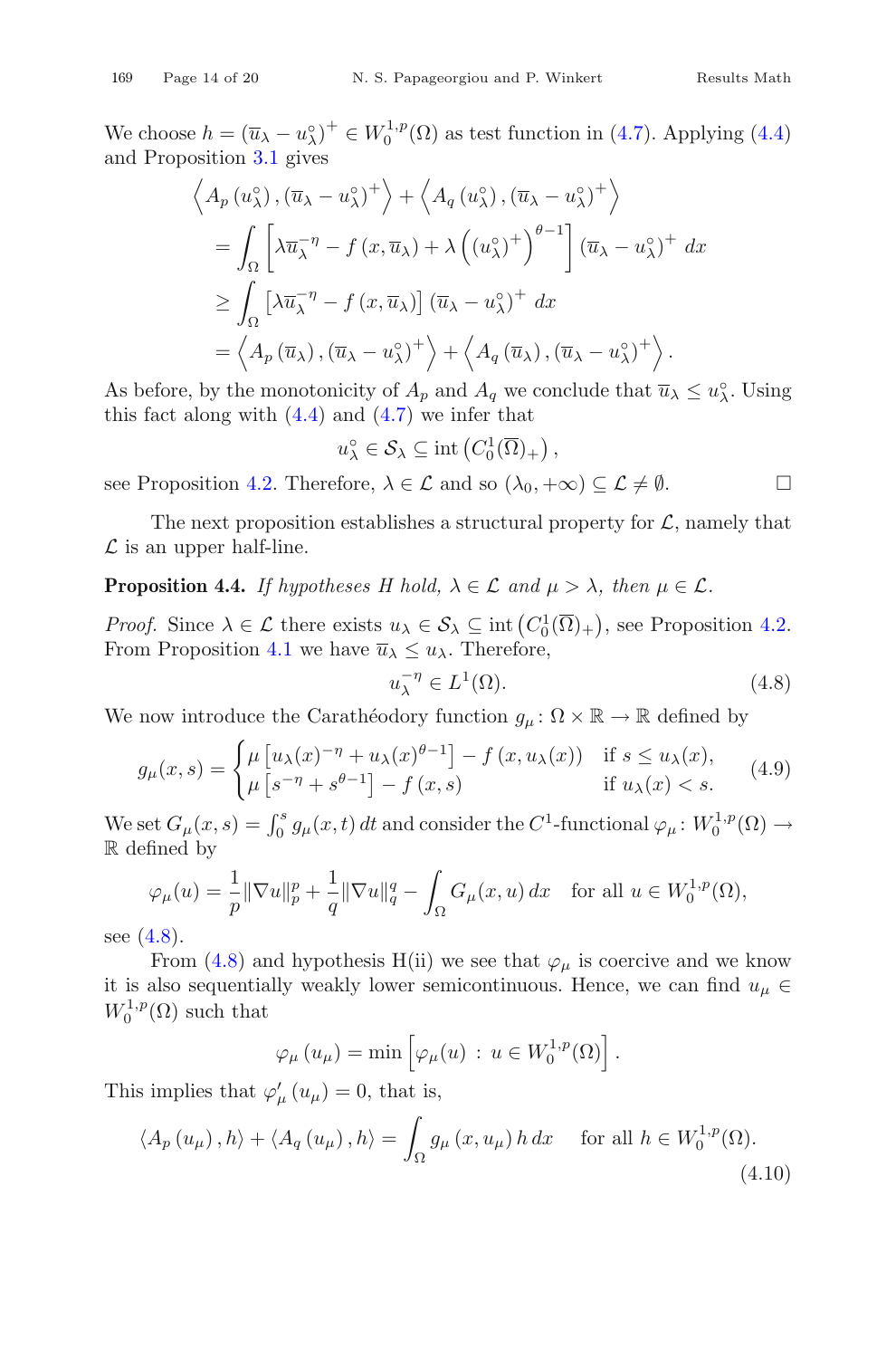We choose  $h = (u_{\lambda} - u_{\mu})^+ \in W_0^{1,p}(\Omega)$  as test function in [\(4.10\)](#page-13-1). Applying  $(4.0)$ ,  $\geq u$  and  $u \in S$ , we obtain [\(4.9\)](#page-13-2),  $\lambda < \mu$  and  $u_{\lambda} \in S_{\lambda}$ , we obtain

$$
\left\langle A_p(u_\mu), (u_\lambda - u_\mu)^+ \right\rangle + \left\langle A_q(u_\mu), (u_\lambda - u_\mu)^+ \right\rangle
$$
  
= 
$$
\int_{\Omega} \left[ \mu (u_\lambda^{-\eta} + u_\lambda^{\theta-1}) - f (x, u_\lambda) \right] (u_\lambda - u_\mu)^+ dx
$$
  

$$
\geq \int_{\Omega} \left[ \lambda (u_\lambda^{-\eta} + u_\lambda^{\theta-1}) - f (x, u_\lambda) \right] (u_\lambda - u_\mu)^+ dx
$$
  
= 
$$
\left\langle A_p(u_\lambda), (u_\lambda - u_\mu)^+ \right\rangle + \left\langle A_q(u_\lambda), (u_\lambda - u_\mu)^+ \right\rangle.
$$

Again, from the monotonicity of  $A_p$  and  $A_q$ , we deduce that  $u_\lambda \leq u_\mu$ . This along with [\(4.9\)](#page-13-2) as well as [\(4.10\)](#page-13-1) implies that  $u_{\mu} \in \mathcal{S}_{\mu} \subseteq \text{int}(C_0^1(\overline{\Omega})_+)$ . Hence,  $\mu \in \mathcal{L}$ .

So, according to Proposition [4.4,](#page-13-3)  $\mathcal L$  is an upper half-line. Moreover, a byproduct of the proof of Proposition [4.4](#page-13-3) is the following corollary.

**Corollary 4.5.** *If hypotheses H hold,*  $\lambda \in \mathcal{L}$ ,  $u_{\lambda} \in \mathcal{S}_{\lambda}$  *and*  $\mu > \lambda$ *, then*  $\mu \in \mathcal{L}$ *and there exists*  $u_{\mu} \in \mathcal{S}_{\mu}$  *such that*  $u_{\lambda} \leq u_{\mu}$ *.* 

If we strengthen a little the conditions on  $f(x, \cdot)$ , we can improve the assertion of this corollary.

- H:  $f: \Omega \times \mathbb{R} \to \mathbb{R}$  is a Caratheodory function such that  $f(x, 0) = 0$  for a. a.  $x \in \Omega$ ,  $f(x, \cdot)$  is nondecreasing, hypotheses H'(i), (ii), (iii) are the same as the corresponding hypotheses  $H(i)$ , (ii), (iii) and
	- (iv) for every  $\rho > 0$  there exists  $\hat{\xi}_{\rho} > 0$  such that the function

<span id="page-14-0"></span>
$$
s \to \hat{\xi}_{\varrho} s^{p-1} - f(x, s)
$$

is nondecreasing on [0,  $\rho$ ] for a. a.  $x \in \Omega$ .

*Remark 4.6.* The examples in Sect. [2](#page-2-2) satisfy this extra condition.

**Proposition 4.7.** *If hypotheses H' hold,*  $\lambda \in \mathcal{L}$ ,  $u_{\lambda} \in \mathcal{S}_{\lambda}$  *and*  $\mu > \lambda$ *, then*  $\mu \in \mathcal{L}$ *and there exists*  $u_{\mu} \in S_{\mu}$  *such that*  $u_{\mu} - u_{\lambda} \in \text{int}(C_0^1(\overline{\Omega})_+)$ .

*Proof.* From Corollary [4.5](#page-14-0) we already know that  $\mu \in \mathcal{L}$  and we can find  $u_{\mu} \in$  $\mathcal{S}_{\mu} \subseteq \text{int}\left(C_0^1(\overline{\Omega})_+\right)$  such that

<span id="page-14-1"></span>
$$
u_{\lambda} \le u_{\mu}.\tag{4.11}
$$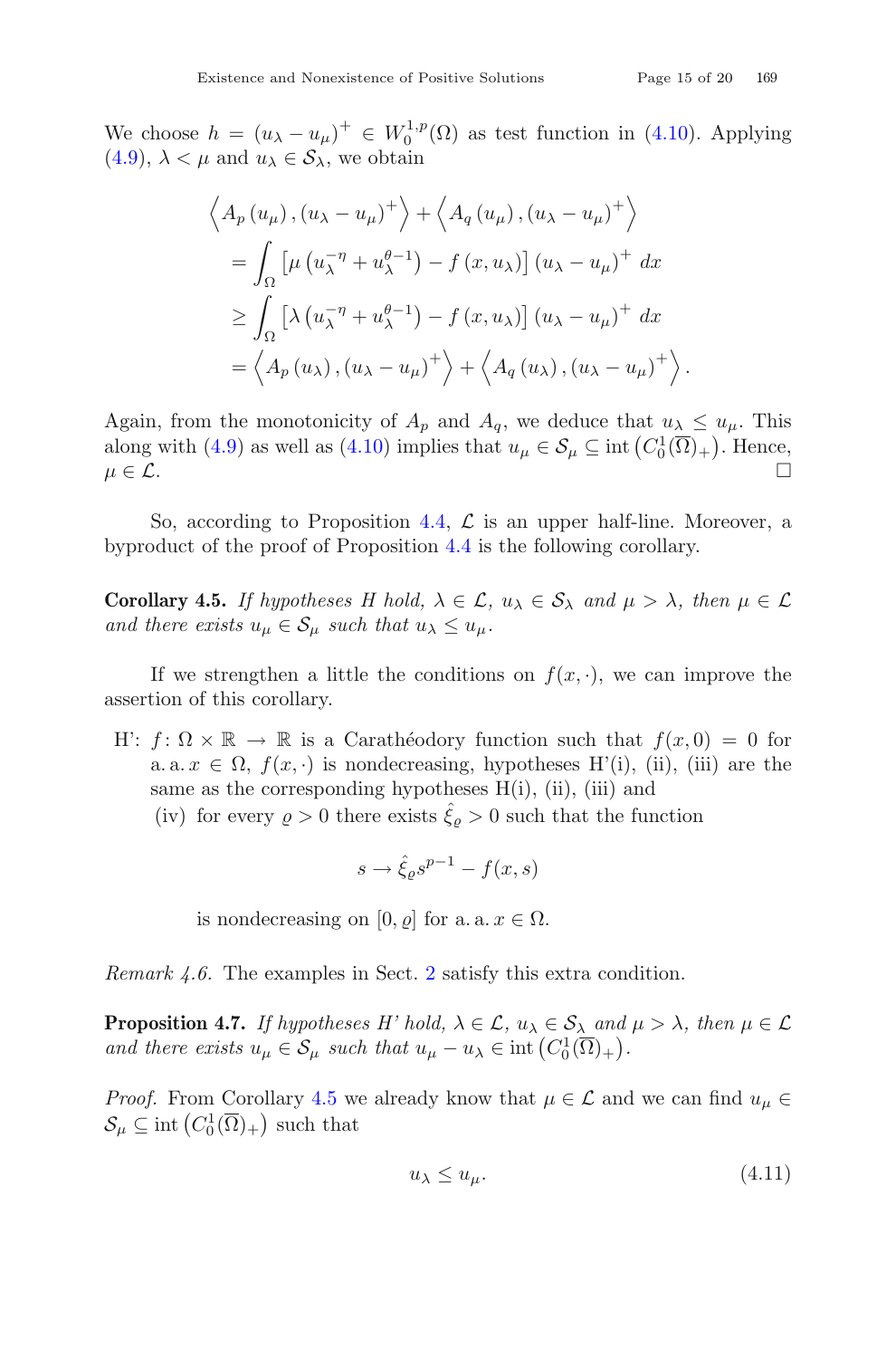Let  $\rho = ||u_\mu||_\infty$  and let  $\hat{\xi}_\rho > 0$  be as postulated by hypothesis H'(iv). Since  $\lambda \leq \mu$ ,  $u_{\lambda} \in S_{\lambda}$  and due to [\(4.11\)](#page-14-1) as well as hypothesis H'(iv) we obtain

$$
-\Delta_p u_\lambda - \Delta_q u_\lambda + \hat{\xi}_\rho u_\lambda^{p-1} - \mu u_\lambda^{-\eta} \n\leq -\Delta_p u_\lambda - \Delta_q u_\lambda + \hat{\xi}_\rho u_\lambda^{p-1} - \lambda u_\lambda^{-\eta} \n= \lambda u_\lambda^{\theta-1} + \hat{\xi}_\rho u_\lambda^{p-1} - f(x, u_\lambda) \n\leq \mu u_\mu^{\theta-1} + \hat{\xi}_\rho u_\mu^{p-1} - f(x, u_\mu) \n= -\Delta_p u_\mu - \Delta_q u_\mu + \hat{\xi}_\rho u_\mu^{p-1} - \mu u_\mu^{-\eta}.
$$
\n(4.12)

Note that since  $u_{\lambda}$  int  $(C_0^1(\overline{\Omega})_+)$  we have

<span id="page-15-1"></span><span id="page-15-0"></span>
$$
0 \prec [\mu - \lambda] u_{\lambda}^{\theta - 1}.
$$

So, from  $(4.12)$  and Proposition 7 of Papageorgiou–R $\ddot{a}$ dulescu–Repov $\ddot{b}$  [\[15\]](#page-18-5), we conclude that  $u_{\mu} - u_{\lambda} \in \text{int}\left(C_0^1(\overline{\Omega})_+\right)$ . The contract of the contract of  $\Box$ 

Let  $\lambda_* = \inf \mathcal{L}$ .

**Proposition 4.8.** *If hypotheses H' hold, then*  $\lambda_* > 0$ *.* 

*Proof.* On account of hypotheses H'(ii), (iii) we can find  $\hat{\lambda} > 0$  such that

$$
\hat{\lambda}s^{\theta - 1} - f(x, s) \le 0 \quad \text{ for a.a. } x \in \Omega \text{ and for all } s \ge 0. \tag{4.13}
$$

Consider  $\lambda \in (0, \hat{\lambda})$  and suppose that  $\lambda \in \mathcal{L}$ . Then we can find  $u_{\lambda} \in \mathcal{S}_{\lambda} \subseteq$ int  $(C_0^1(\overline{\Omega})_+)$ . We set  $\varrho_{\lambda} = \max_{\widehat{\lambda}} u_{\lambda}$ . Then, for  $\delta \in (0, \varrho_{\lambda})$  small enough, we set  $\varrho_{\lambda}^{\delta} = \varrho_{\lambda} - \delta > 0$ . For  $\hat{\xi}_{\lambda} = \hat{\xi}_{\varrho_{\lambda}} > 0$  as postulated by hypothesis H'(iv) along with [\(4.13\)](#page-15-1),  $\hat{\lambda} > \lambda$ ,  $u_{\lambda} \in S_{\lambda}$  and  $\delta > 0$  small enough, we obtain

$$
-\Delta_p \varrho_{\lambda}^{\delta} - \Delta_q \varrho_{\lambda}^{\delta} + \hat{\xi}_{\lambda} (\varrho_{\lambda}^{\delta})^{p-1} - \lambda (\varrho_{\lambda}^{\delta})^{-\eta}
$$
  
\n
$$
\geq \hat{\xi}_{\lambda} \varrho_{\lambda}^{p-1} - \chi(\delta) \quad \text{with } \chi(\delta) \to 0^{+} \text{ as } \delta \to 0^{+}
$$
  
\n
$$
\geq \hat{\lambda} \varrho_{\lambda}^{q-1} - f (x, \varrho_{\lambda}) + \hat{\xi}_{\lambda} \varrho_{\lambda}^{p-1} - \chi(\delta)
$$
  
\n
$$
= \lambda \varrho_{\lambda}^{q-1} - f (x, \varrho_{\lambda}) + \hat{\xi}_{\lambda} \varrho_{\lambda}^{p-1} + \left[ \hat{\lambda} - \lambda \right] \varrho_{\lambda}^{q-1} - \chi(\delta)
$$
  
\n
$$
\geq \lambda \varrho_{\lambda}^{q-1} - f (x, \varrho_{\lambda}) + \hat{\xi}_{\lambda} \varrho_{\lambda}^{p-1}
$$
  
\n
$$
\geq \lambda u_{\lambda}^{q-1} - f (x, u_{\lambda}) + \hat{\xi}_{\lambda} u_{\lambda}^{p-1}
$$
  
\n
$$
= -\Delta_p u_{\lambda} - \Delta_q u_{\lambda} + \hat{\xi}_{\lambda} u_{\lambda}^{p-1} - \lambda u_{\lambda}^{-\eta}.
$$

Invoking Proposition 6 of Papageorgiou–R $\ddot{\text{a}}$ dulescu–Repov $\ddot{\text{s}}$  [\[15](#page-18-5)], we have that

$$
\varrho_{\lambda}^{\delta} > u_{\lambda}(x)
$$
 for all  $x \in \overline{\Omega}$  and for all small  $\delta \in (0, \varrho_{\lambda}),$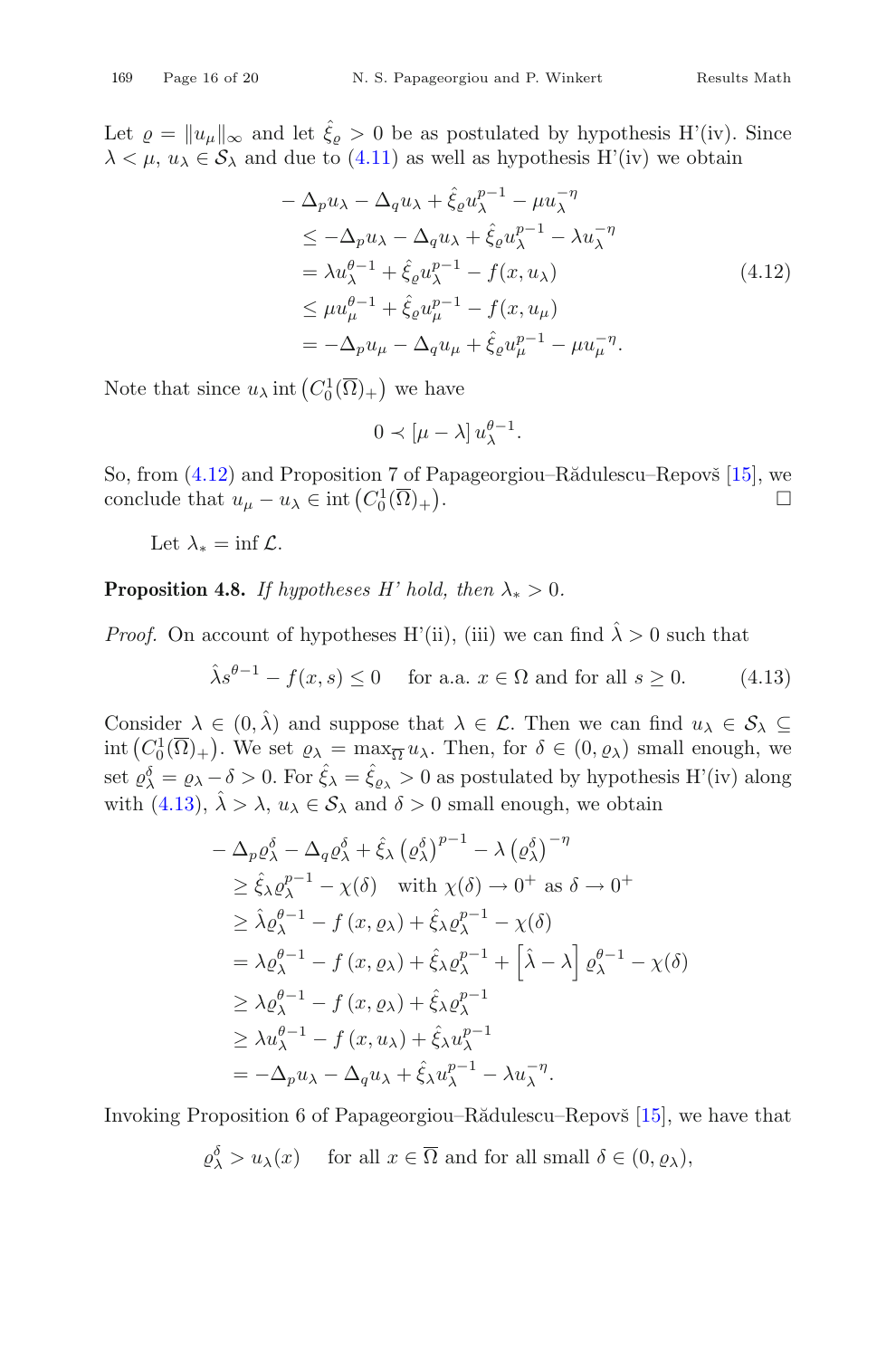a contradiction to the definition of  $\rho_{\lambda}$ . Therefore

$$
0 < \hat{\lambda} \le \lambda_* = \inf \mathcal{L}.
$$

<span id="page-16-2"></span><span id="page-16-1"></span><span id="page-16-0"></span> $\Box$ 

Next, we show that  $\lambda_*$  is admissible, that is,  $\lambda_* > 0$ .

**Proposition 4.9.** *If hypotheses H' hold, then*  $\lambda_* \in \mathcal{L}$ *.* 

*Proof.* Let  $\{\lambda_n\}_{n\in\mathbb{N}}\subseteq\mathcal{L}$  be such that  $\lambda_n\setminus\lambda_*$ . For every  $n\in\mathbb{N}$ , let  $u_n\in\mathcal{L}$  $S_{\lambda_n} \subseteq \text{int}\left(C_0^1(\overline{\Omega})_+\right)$ . From Proposition [3.1](#page-4-1) we know that

$$
\overline{u}_{\lambda_*} \le u_n \quad \text{for all } n \in \mathbb{N}.\tag{4.14}
$$

Moreover we have

$$
\langle A_p(u_n), h \rangle + \langle A_q(u_n), h \rangle = \int_{\Omega} \left[ \lambda_n \left( u_n^{-\eta} + u_n^{\theta - 1} \right) - f(x, u_n) \right] h \, dx \quad (4.15)
$$

for all  $h \in W_0^{1,p}(\Omega)$  and for all  $n \in \mathbb{N}$ .

On account of hypotheses H'(i), (ii), (iii) there exists  $c_{11} > 0$  such that

$$
\lambda_n s^{\theta - 1} - f(x, s) \le c_{11} \tag{4.16}
$$

for a. a.  $x \in \Omega$ , for all  $s \geq 0$  and for all  $n \in \mathbb{N}$ .

Choosing  $h = u_n \in W_0^{1,p}(\Omega)$  in [\(4.15\)](#page-16-0) and using [\(4.14\)](#page-16-1) and [\(4.16\)](#page-16-2), results in

 $||u_n||^p \le c_{12} ||u_n||$  for some  $c_{12} > 0$  and for all  $n \in \mathbb{N}$ .

Therefore,  $\{u_n\}_{n \in \mathbb{N}} \subseteq W_0^{1,p}(\Omega)$  is bounded.

So, we may assume that

$$
u_n \stackrel{w}{\rightarrow} u_*
$$
 in  $W_0^{1,p}(\Omega)$  and  $u_n \rightarrow u_*$  in  $L^r(\Omega)$ . (4.17)

Taking  $h = u_n - u_* \in W_0^{1,p}(\Omega)$  as test function in [\(4.15\)](#page-16-0), passing to the limit as  $n \to \infty$  and using [\(4.17\)](#page-16-3) yields

$$
\limsup_{n \to \infty} \langle A_p(u_n), u_n - u_* \rangle \le 0,
$$

see the proof of Proposition [3.1.](#page-4-1) Then, from Proposition [2.1](#page-2-1) we conclude that

<span id="page-16-3"></span>
$$
u_n \to u_* \quad \text{in } W_0^{1,p}(\Omega). \tag{4.18}
$$

Now we can apply  $(4.18)$  along with  $(4.14)$  as well as  $(4.15)$ , as in the proof of Proposition [3.1,](#page-4-1) in the limit as  $n \to \infty$ , we obtain

<span id="page-16-4"></span>
$$
\overline{u}_{\lambda_*} \leq u_*
$$

and

$$
\langle A_p(u_*) , h \rangle + \langle A_q(u_*) , h \rangle = \int_{\Omega} \left[ \lambda_* \left( u_*^{-\eta} + u_*^{\theta-1} \right) f(x, u_*) \right] h \, dx
$$

for all  $h \in W_0^{1,p}(\Omega)$ . Finally, we reach  $u_* \in \mathcal{S}_{\lambda_*} \subseteq \text{int}\left(C_0^1(\overline{\Omega})_+\right)$  and so  $\lambda_* \in \mathcal{L}$ .  $\Box$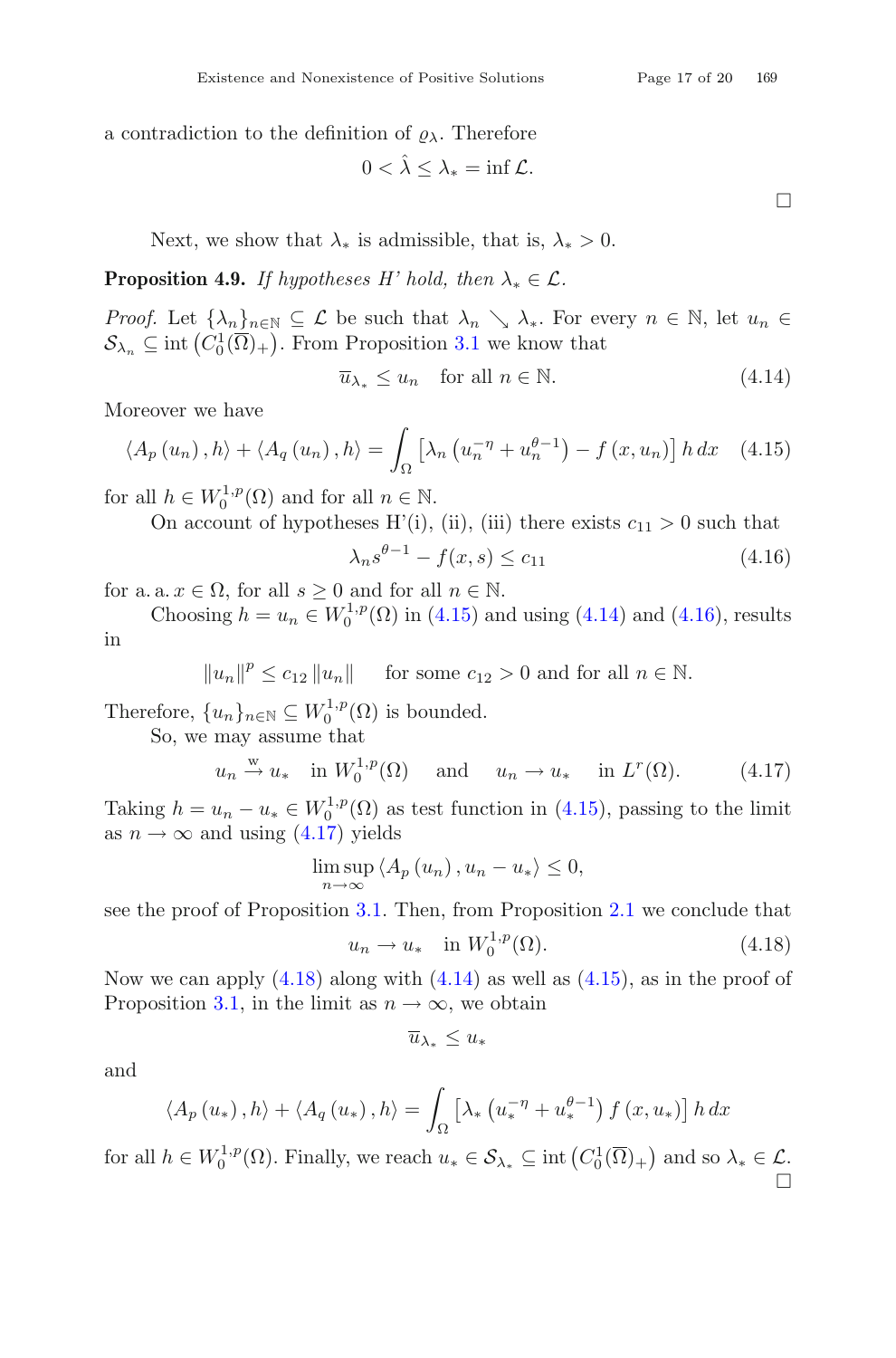So, we have  $\mathcal{L} = [\lambda_*, +\infty)$  and we can state the following theorem for the positive solutions of problem  $(P_\lambda)$  $(P_\lambda)$ .

**Theorem 4.10.** *If hypotheses H' hold, then there exists*  $\lambda_* > 0$  *such that* 

(1) for every  $\lambda \geq \lambda_*$ , problem  $(P_\lambda)$  $(P_\lambda)$  has a positive solution  $u_\lambda \in \text{int}(C_0^1(\overline{\Omega})_+)$ ;<br>(2) for every  $\lambda \in (0, \lambda_0)$  problem  $(P_\lambda)$  has no positive solutions *(2) for every*  $\lambda \in (0, \lambda_*)$ *, problem*  $(P_\lambda)$  $(P_\lambda)$  has no positive solutions.

**Open Access.** This article is licensed under a Creative Commons Attribution 4.0 International License, which permits use, sharing, adaptation, distribution and reproduction in any medium or format, as long as you give appropriate credit to the original author(s) and the source, provide a link to the Creative Commons licence, and indicate if changes were made. The images or other third party material in this article are included in the article's Creative Commons licence, unless indicated otherwise in a credit line to the material. If material is not included in the article's Creative Commons licence and your intended use is not permitted by statutory regulation or exceeds the permitted use, you will need to obtain permission directly from the copyright holder. To view a copy of this licence, visit [http://creativecommons.org/](http://creativecommons.org/licenses/by/4.0/) [licenses/by/4.0/.](http://creativecommons.org/licenses/by/4.0/)

### <span id="page-17-0"></span>**References**

- <span id="page-17-1"></span>[1] Afrouzi, G.A., Brown, K.J.: On a diffusive logistic equation. J. Math. Anal. Appl. **225**(1), 326–339 (1998)
- <span id="page-17-3"></span>[2] Cardinali, T., Papageorgiou, N.S., Rubbioni, P.: Bifurcation phenomena for nonlinear superdiffusive Neumann equations of logistic type. Ann. Mat. Pura Appl. (4) **193**(1), 1–21 (2014)
- <span id="page-17-2"></span>[3] Gasiński, L., O'Regan, D., Papageorgiou, N.S.: A variational approach to nonlinear logistic equations. Commun. Contemp. Math. **17**(3), 1450021 (2015)
- <span id="page-17-7"></span>[4] Gasiński, L., Papageorgiou, N.S.: Exercises in Analysis. Part 1. Springer, Cham (2014)
- <span id="page-17-5"></span>[5] Gasiński, L., Papageorgiou, N.S.: Exercises in Analysis. Part 2: Nonlinear Analysis. Springer, Cham (2016)
- <span id="page-17-6"></span>[6] Gasiński, L., Papageorgiou, N.S.: Nonlinear Analysis. Chapman & Hall/CRC, Boca Raton (2006)
- <span id="page-17-4"></span>[7] Gasinski, L., Papageorgiou, N.S.: Positive solutions for the Neumann  $p$ -Laplacian with superdiffusive reaction. Bull. Malays. Math. Sci. Soc. **40**(4), 1711–1731 (2017)
- <span id="page-17-10"></span>[8] Giacomoni, J., Saoudi, K.:  $W_0^{1,p}$  versus  $C^1$  local minimizers for a singular and critical functional. J. Math. Anal. Appl. **363**(2), 697–710 (2010)
- <span id="page-17-9"></span>[9] Gilbarg, D., Trudinger, N.S.: Elliptic Partial Differential Equations of Second Order, 2nd edn. Springer, Berlin (1998)
- <span id="page-17-8"></span>[10] Ladyzhenskaya, O.A., Ural'tseva, N.N.: Linear and Quasilinear Elliptic Equations. Academic Press, New York (1968)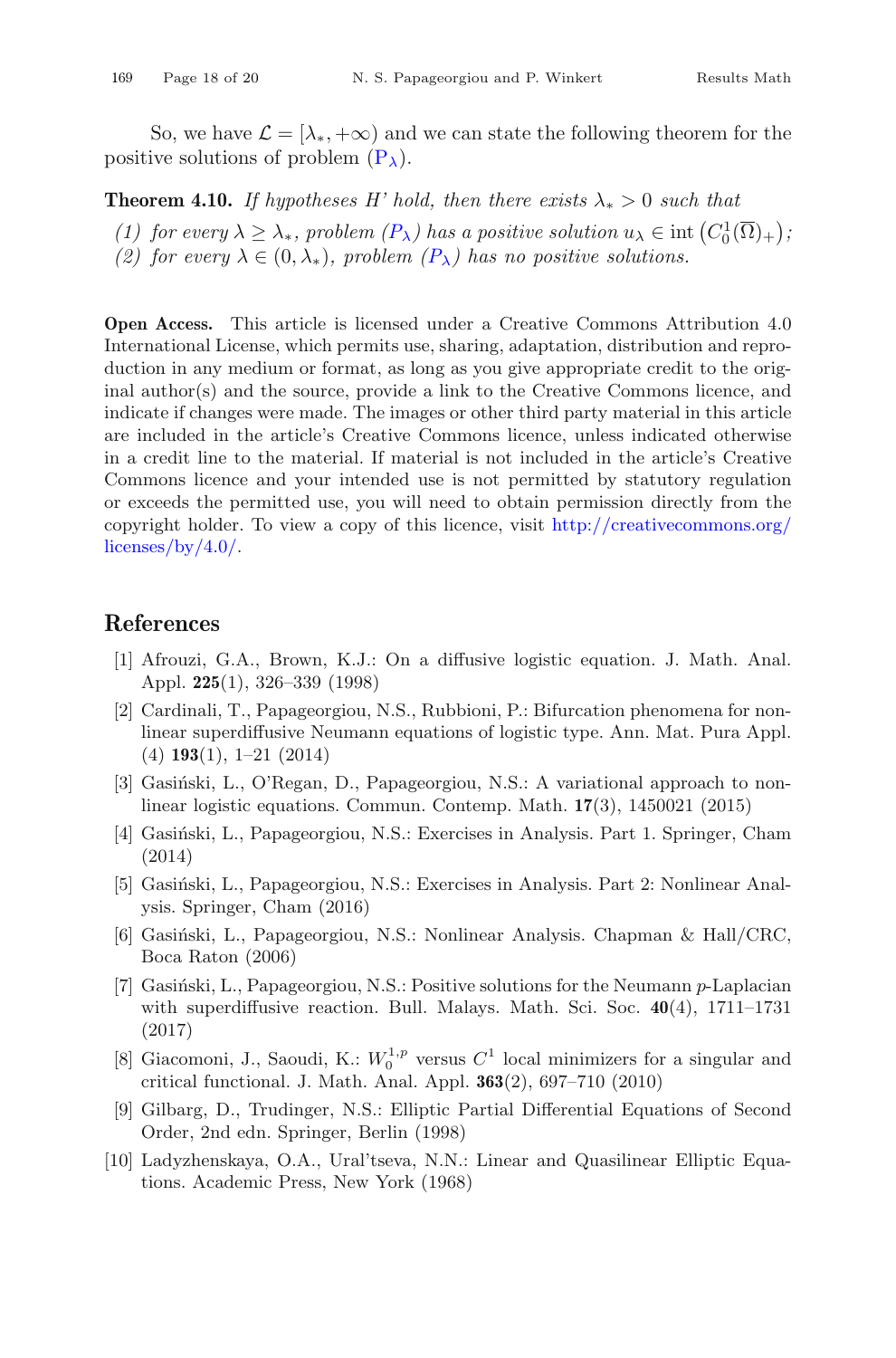- <span id="page-18-10"></span>[11] Lieberman, G.M.: The natural generalization of the natural conditions of Ladyzhenskaya and Ural' tseva for elliptic equations. Commun. Partial Differ. Equ. **16**(2–3), 311–361 (1991)
- <span id="page-18-6"></span>[12] Marano, S.A., Mosconi, S.J.N.: Some recent results on the Dirichlet problem for (p, q)-Laplace equations. Discrete Contin. Dyn. Syst. Ser. S **11**(2), 279–291 (2018)
- <span id="page-18-12"></span>[13] Marino, G., Winkert, P.:  $L^{\infty}$ -bounds for general singular elliptic equations with convection term. Appl. Math. Lett. **107**, 106401 (2020)
- <span id="page-18-9"></span>[14] Papageorgiou, N.S., Rădulescu, V.D., Repovš, D.D.: Nonlinear Analysis: Theory and Methods. Springer, Cham (2019)
- <span id="page-18-5"></span>[15] Papageorgiou, N.S., Rădulescu, V.D., Repovš, D.D.: Nonlinear nonhomogeneous singular problems. Calc. Var. Partial Differ. Equ. **59**(1), 9 (2020)
- <span id="page-18-2"></span>[16] Papageorgiou, N.S., Rădulescu, V.D., Repovš, D.D.: Positive solutions for superdiffusive mixed problems. Appl. Math. Lett. **77**, 87–93 (2018)
- <span id="page-18-13"></span>[17] Papageorgiou, N.S., Smyrlis, G.: A bifurcation-type theorem for singular nonlinear elliptic equations. Methods Appl. Anal. **22**(2), 147–170 (2015)
- <span id="page-18-8"></span>[18] Papageorgiou, N.S., Winkert, P.: Applied Nonlinear Functional Analysis: An Introduction. De Gruyter, Berlin (2018)
- <span id="page-18-3"></span>[19] Papageorgiou, N.S., Winkert, P.: On a parametric nonlinear Dirichlet problem with subdiffusive and equidiffusive reaction. Adv. Nonlinear Stud. **14**(3), 565– 591 (2014)
- <span id="page-18-4"></span>[20] Papageorgiou, N.S., Winkert, P.: Singular p-Laplacian equations with superlinear perturbation. J. Differ. Equ. **266**(2–3), 1462–1487 (2019)
- <span id="page-18-11"></span>[21] Pucci, P., Serrin, J.: The Maximum Principle. Birkhäuser Verlag, Basel (2007)
- <span id="page-18-7"></span>[22] Rădulescu, V.D.: Isotropic and anistropic double-phase problems: old and new. Opuscula Math. **39**(2), 259–279 (2019)
- <span id="page-18-0"></span>[23] Takeuchi, S.: Multiplicity result for a degenerate elliptic equation with logistic reaction. J. Differ. Equ. **173**(1), 138–144 (2001)
- <span id="page-18-1"></span>[24] Takeuchi, S.: Positive solutions of a degenerate elliptic equation with logistic reaction. Proc. Am. Math. Soc. **129**(2), 433–441 (2001)

Nikolaos S. Papageorgiou Department of Mathematics, Zografou Campus National Technical University 15780 Athens Greece e-mail: npapg@math.ntua.gr

Patrick Winkert Institut für Mathematik Technische Universität Berlin Straße des 17. Juni 136 10623 Berlin Germany e-mail: winkert@math.tu-berlin.de